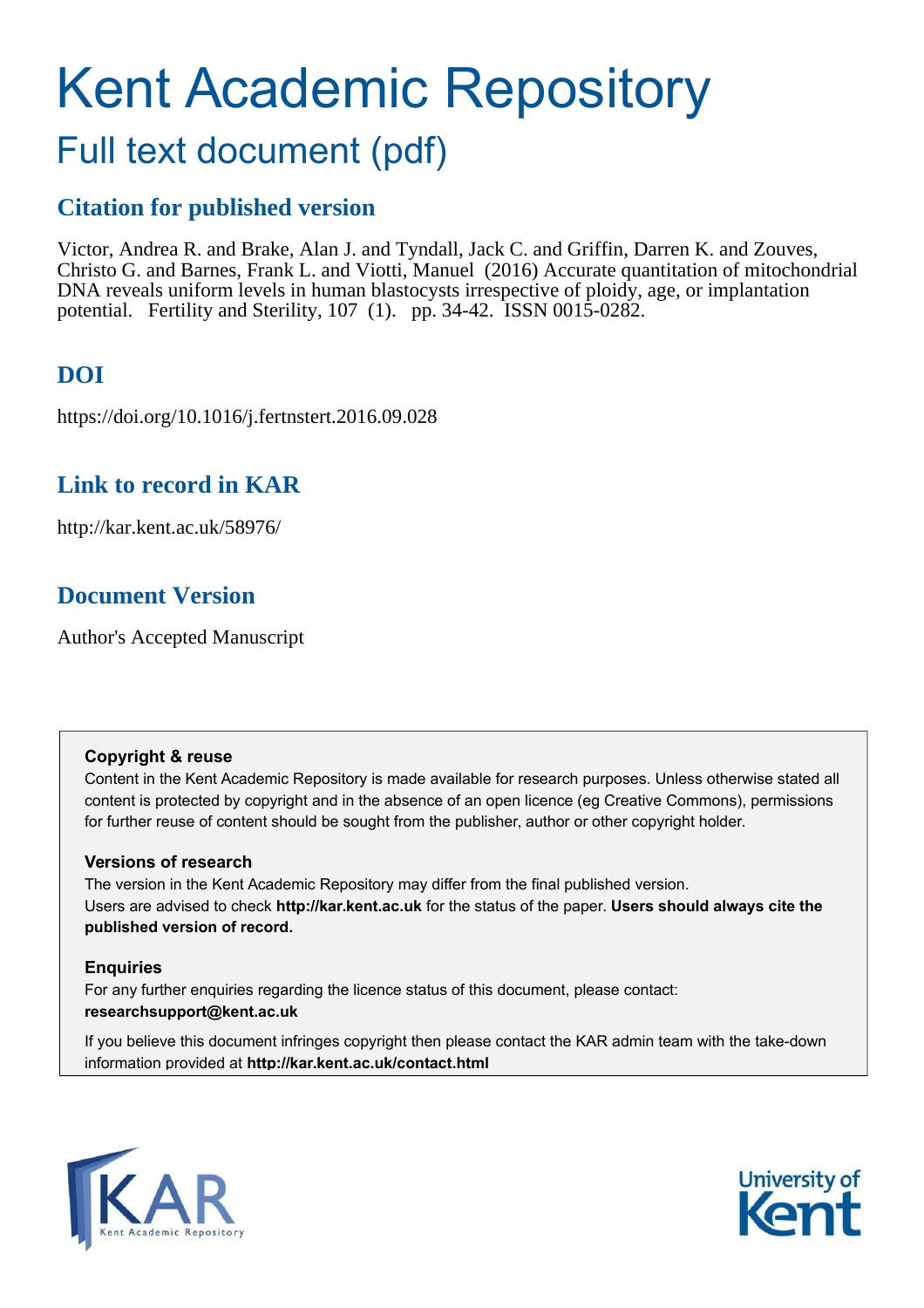**FandS 22876 revision** 

Running Title: Uniform Levels of mtDNA in Blastocysts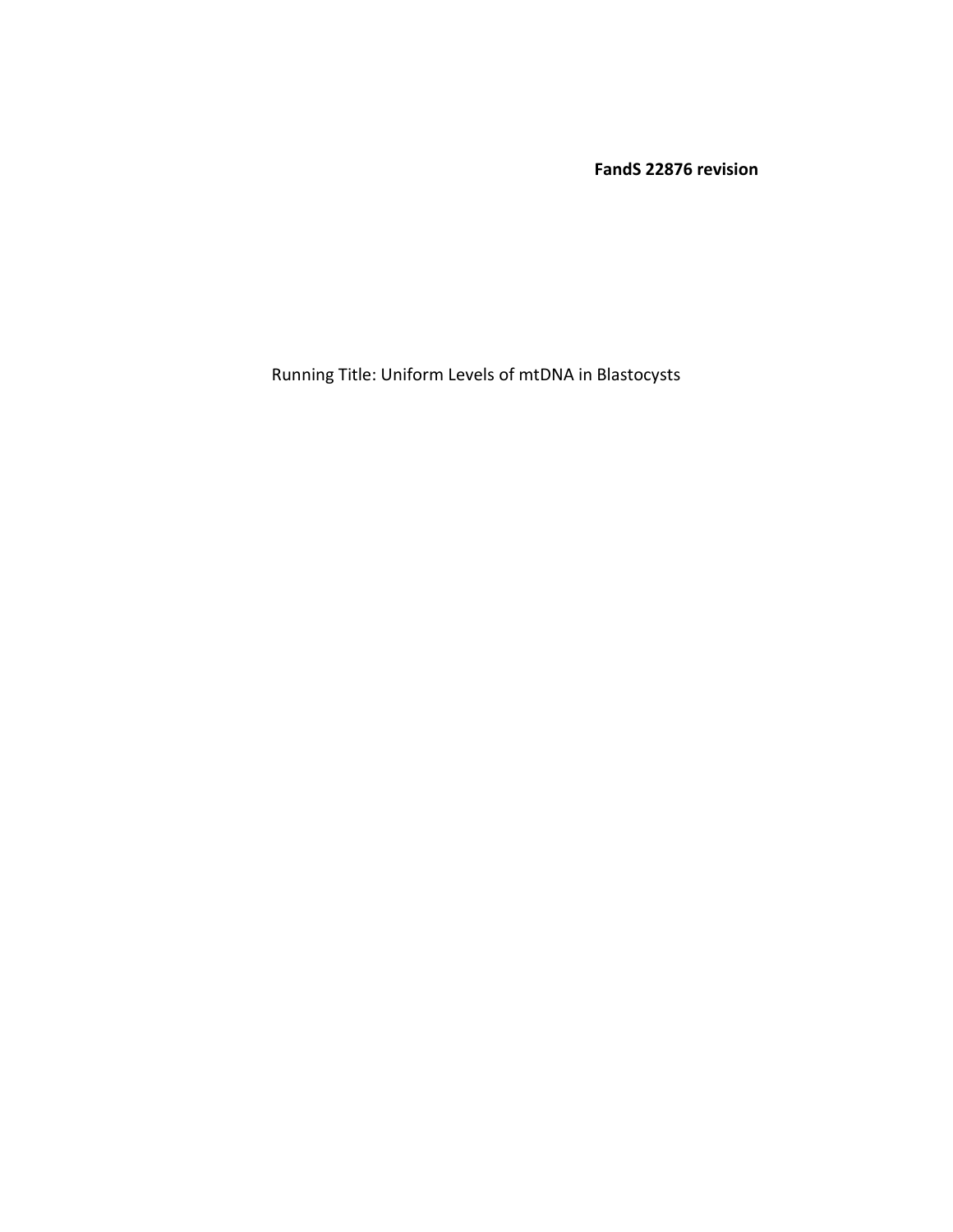#### **ACCURATE QUANTITATION OF MITOCHONDRIAL DNA REVEALS UNIFORM LEVELS IN HUMAN BLASTOCYSTS IRRESPECTIVE OF PLOIDY, AGE, OR IMPLANTATION POTENTIAL**

Andrea R. Victor, M.S.<sup>a</sup>, Alan J. Brake, M.S.<sup>a</sup>, Jack C. Tyndall, B.S.<sup>a</sup>, Darren K. Griffin, Ph.D.<sup>b</sup>, Christo G. Zouves, M.D.<sup>a</sup>, Frank L. Barnes, Ph.D.<sup>a</sup>, and Manuel Viotti, Ph.D.<sup>a#</sup>

<sup>a</sup> Zouves Fertility Center, Foster City, California, USA; and <sup>b</sup> School of Biosciences, University of Kent, Canterbury, United Kingdom

# Corresponding author.

Email: manuel@goivf.com

Address: Zouves Fertility Center, 1241 E Hillsdale Blvd, Foster City, CA 94404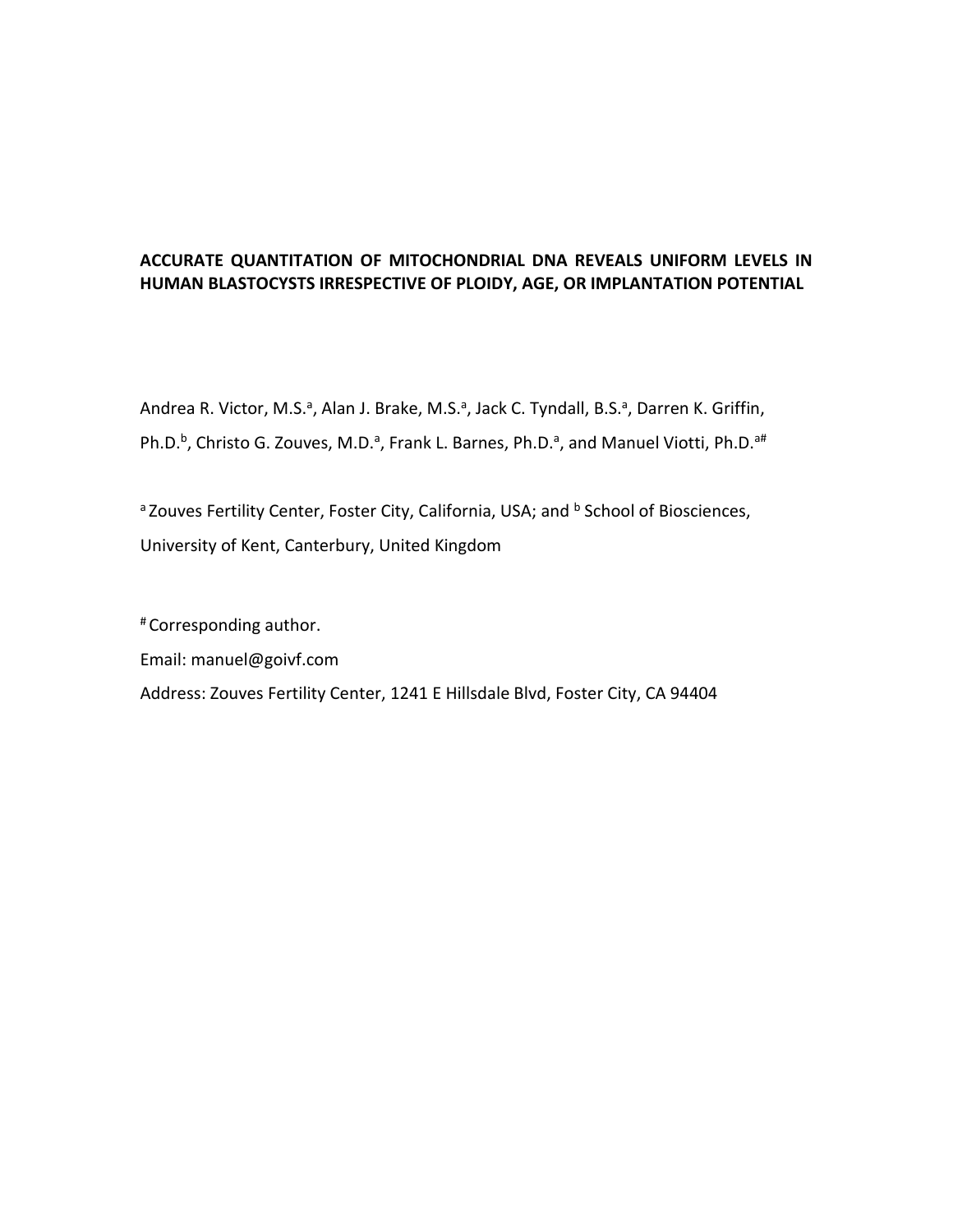Abstract Capsule:

Accurate quantitation of mitochondrial DNA content in human blastocysts reveals unvarying levels regardless of embryo ploidy, age, and implantation potential.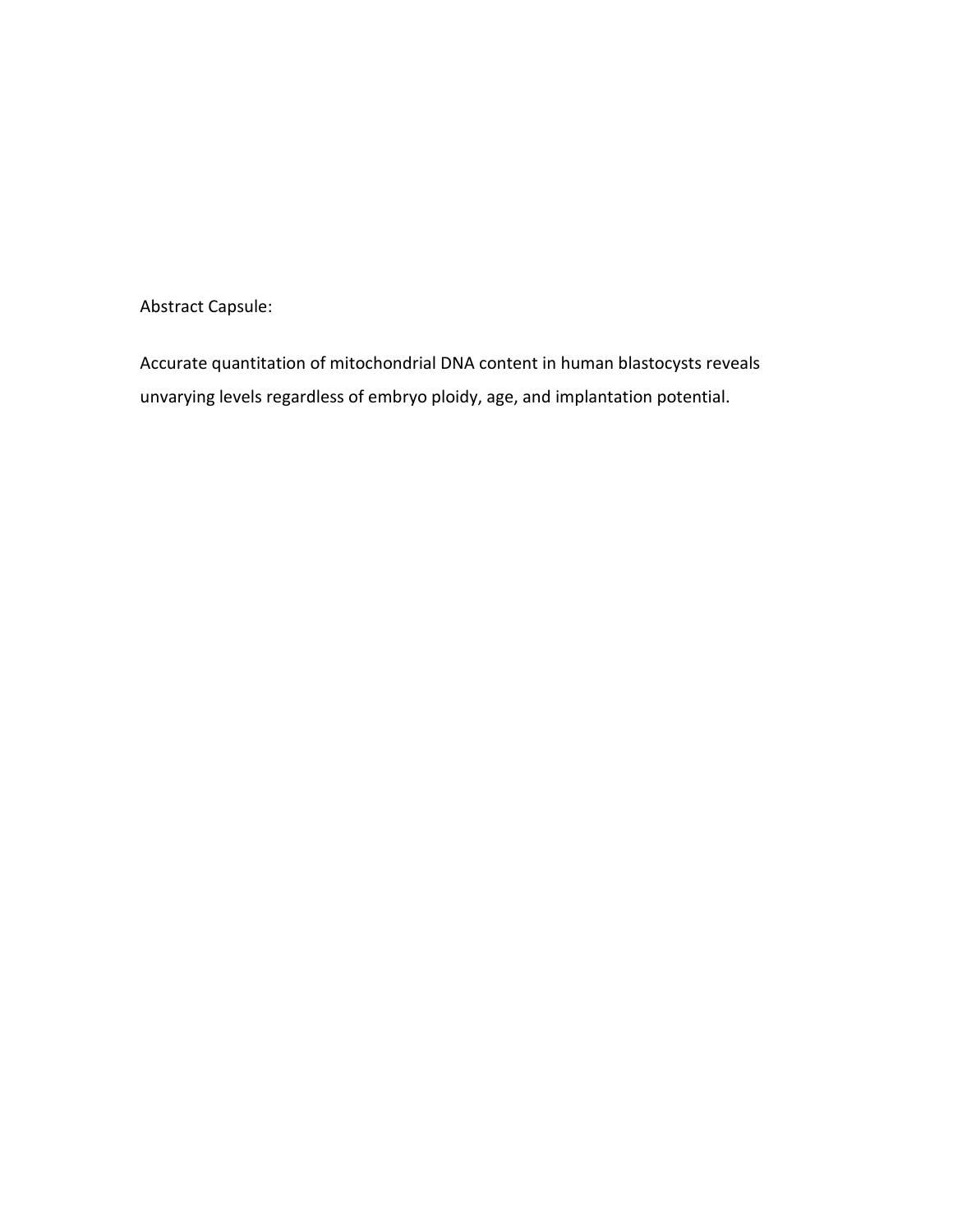#### **ABSTRACT**

Objective: To accurately determine mitochondrial DNA (mtDNA) levels in human blastocysts.

Design: Retrospective analysis.

Setting: PGS laboratory of IVF clinic.

Patient(s): 1396 embryos derived from 259 patients.

Intervention(s): Blastocyst-derived trophectoderm biopsies were tested by NGS and qPCR.

Main Outcome Measure(s): For each sample the mtDNA value was divided by the nuclear DNA (nDNA) value and the result was further subjected to mathematical analysis tailored to the genetic makeup of the source embryo.

Result(s): On average the mathematical correction factor changed the conventionally determined mtDNA score of a given blastocyst via NGS by 1.43% +/-1.59% (N=1396), with maximal adjustments of 17.42%, and via qPCR by 1.33% +/-8.08% (N=150), with maximal adjustments of 50.00%. Levels of mtDNA in euploid and aneuploid embryos showed a statistically insignificant difference by NGS (euploids N=775, aneuploids N=621) and by qPCR (euploids N=100, aneuploids N=50). Blastocysts derived from younger or older patients had comparable mtDNA levels by NGS ('young' age group N=874, 'advanced' age group N=514) and by qPCR ('young' age group N=92, 'advanced' age group N=58). Viable blastocysts did not contain significantly different mtDNA levels compared to unviable blastocysts when analyzed by NGS (implanted N=101, nonimplanted N=140) and by qPCR (implanted N=49, non-implanted N=51).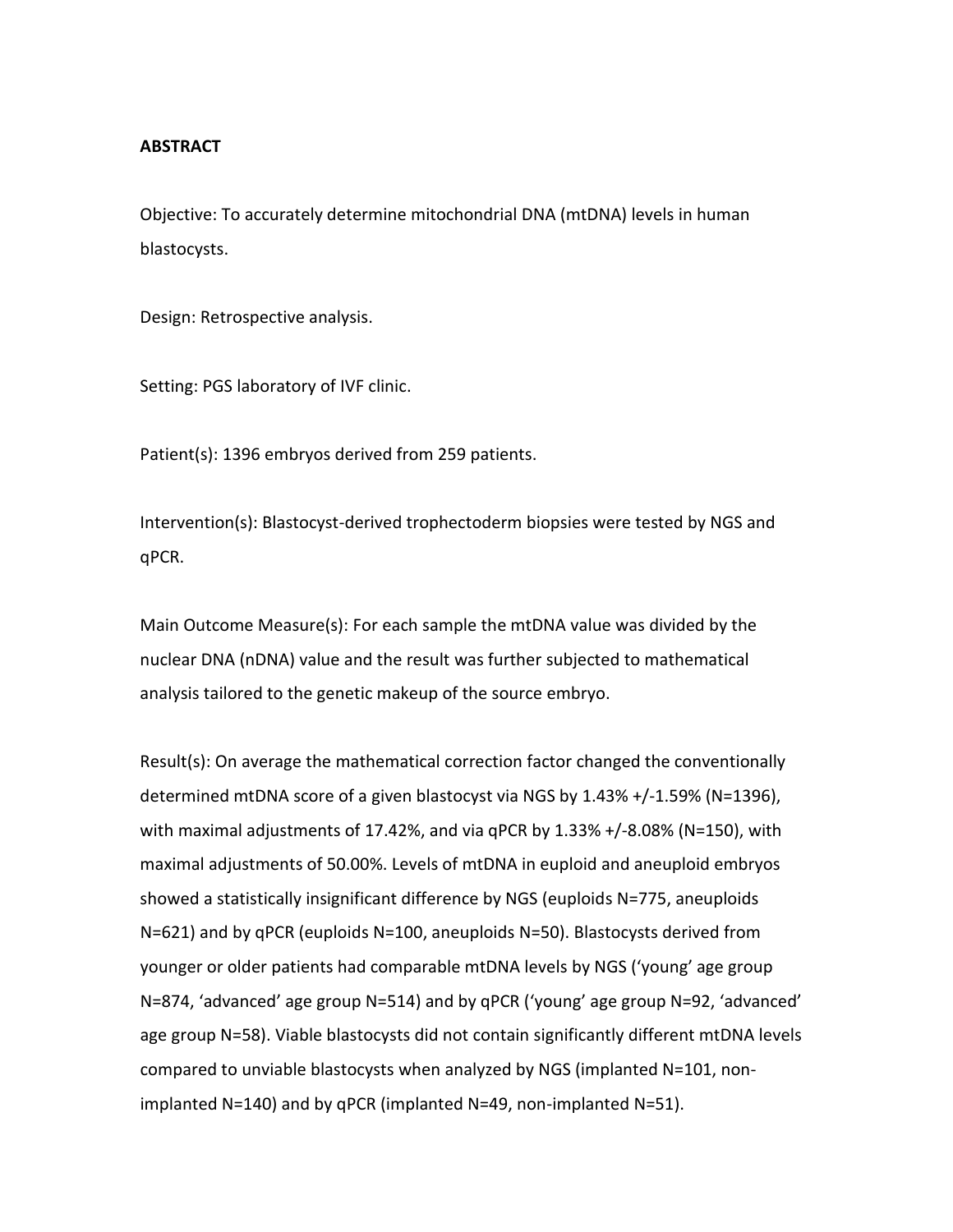Conclusion(s): We recommend implementation of the correction factor calculation to laboratories evaluating mtDNA levels in embryos by NGS or qPCR. When applied to our in-house data, the calculation reveals that overall levels of mtDNA are largely equal between blastocysts stratified by ploidy, age, or implantation potential.

Key Words: embryonic mitochondria; blastocyst mtDNA; correction factor; PGS/PGD; IVF biomarker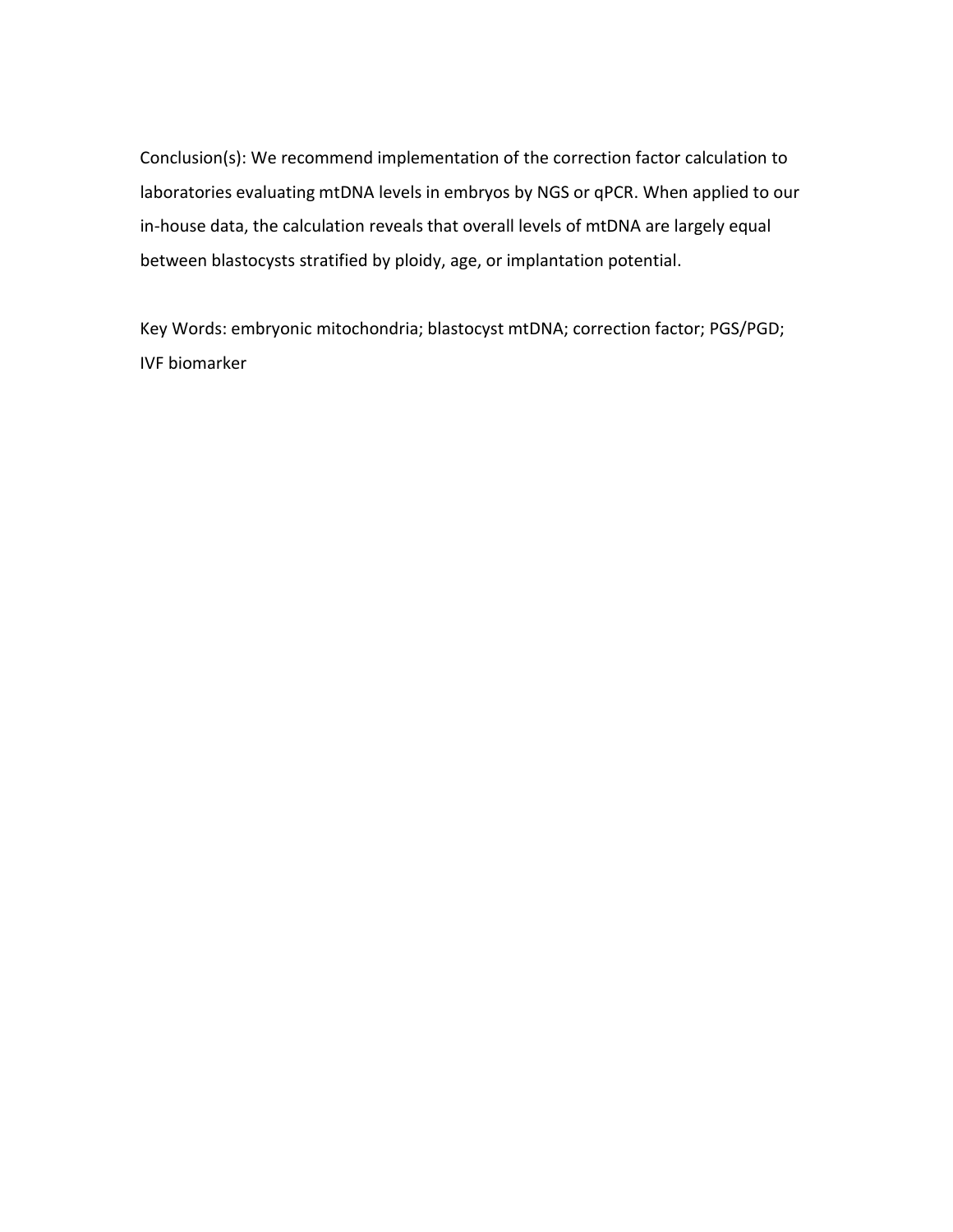#### **INTRODUCTION**

Human cells contain anywhere from 100 to 150,000+ copies of the mitochondrial DNA (mtDNA) molecules depending on cell type (1, 2), and several conditions correlate with changes in mtDNA copy number including aging, myopathies, neuropathies, diabetes, and cancer (3). In human embryos, recent studies have investigated amounts of mtDNA, generally describing a correlation of high mtDNA levels with a 'stressed' state (4-6). Conditions that deviate from the steady state such as aneuploidy, advanced maternal age, or chemically induced-stress tend to associate with higher mtDNA content. Of clinical relevance, such reports suggested that embryos with mtDNA levels above the norm showed significantly poor frequency of pregnancy when transferred (4, 5).

The described observations are in line with the 'Quiet Embryo Hypothesis', which postulates that under ideal circumstances embryos are engaged in low metabolic activity (7). Elevated mtDNA levels and by extension increased ATP production could be a compensatory mechanism providing distressed embryos with more chemical energy to overcome adverse conditions. Therefore, in the case of euploid embryos being chosen for transfer, sub-optimal intrinsic or environmental factors could elicit higher levels of mtDNA. Consequently, mtDNA content has been proposed as a biomarker for embryo viability (4, 5).

Crucial to such investigations are methods that permit precise measurements of mtDNA levels. In situ hybridization has previously been used (8), probing for a region of the mtDNA sequence, but this method has not been widely adopted possibly due to laboriousness and difficulty in interpreting results. More commonly employed technologies are quantitative real-time polymerase chain reaction (qPCR) and sequencing platforms, especially next generation sequencing (NGS). Both methods yield one value for mtDNA and one value for nuclear DNA (nDNA) quantity, and the ratio of mtDNA to nDNA is the principal mode to assess mtDNA quantity per cell (9). Crucially,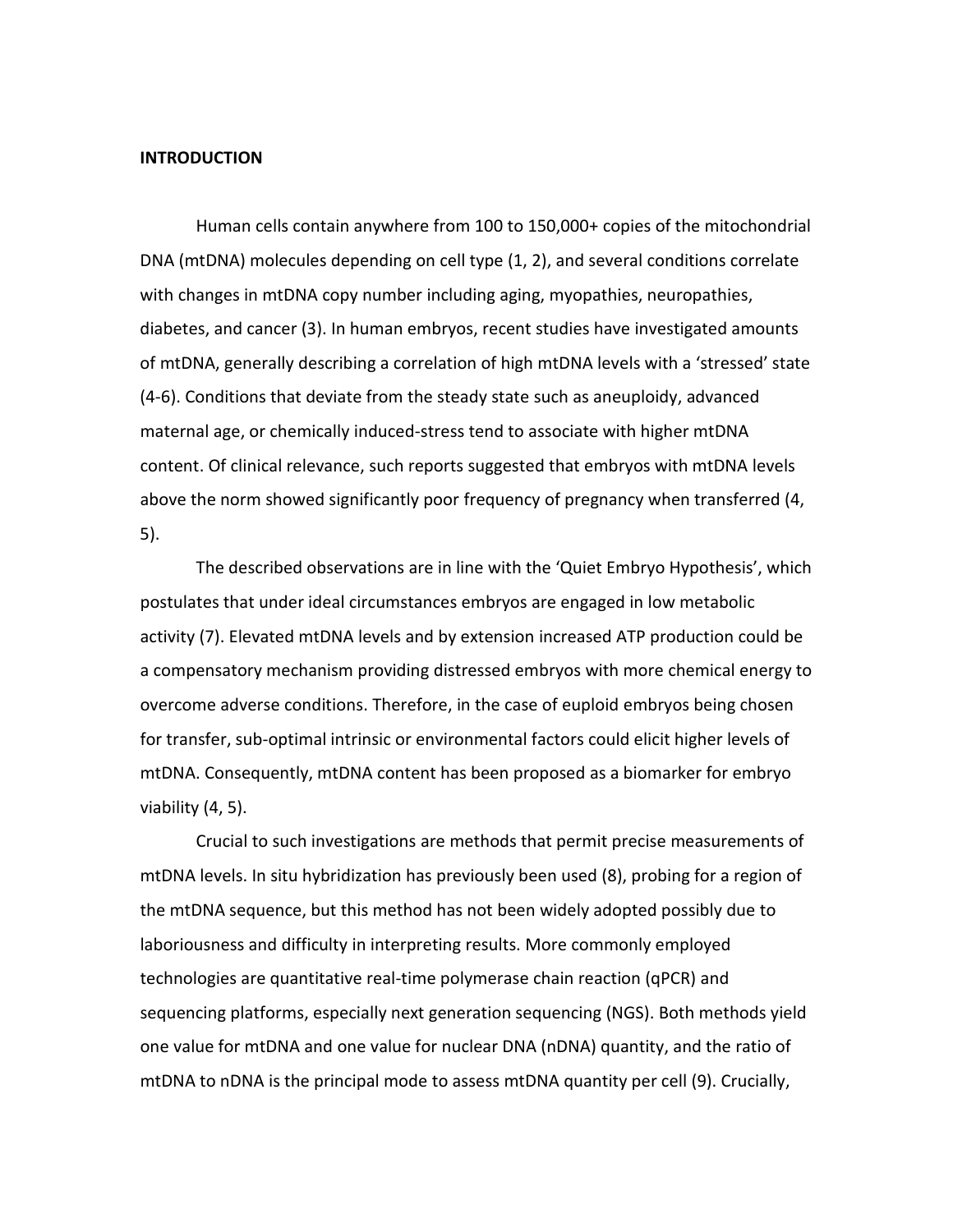using nDNA values for normalization assumes that the composition of nDNA is equal across samples.

When nDNA composition varies across samples, such as in cancer, the disparities must be accounted for. For such a purpose the use of a mathematical correction factor has been proposed in mtDNA studies of cancer (10). The correction factor takes into account characteristics of tumor biology that affect nDNA values such as genetic abnormalities of cancerous cells and tumor cell heterogeneity due to stroma and immune infiltrates (10). Only after such a mathematical adjustment are side-by-side comparisons of mtDNA levels across tumor samples appropriate. To our knowledge, such a correction factor has not been employed in studies of mtDNA levels in embryos.

In order to determine mtDNA levels in blastocysts accurately, we developed a mathematical formula adapted to the nuances of human embryology, and derived a correction factor that accounts for genomic variation due to embryo gender and ploidy. We then undertook an analysis of mtDNA levels in biopsies from human blastocysts derived from patients with infertility at the Zouves Fertility Center (ZFC). In contrast to previous reports, our corrected values show no statistically significant differences in blastocysts grouped by ploidy, maternal age, or implantation potential.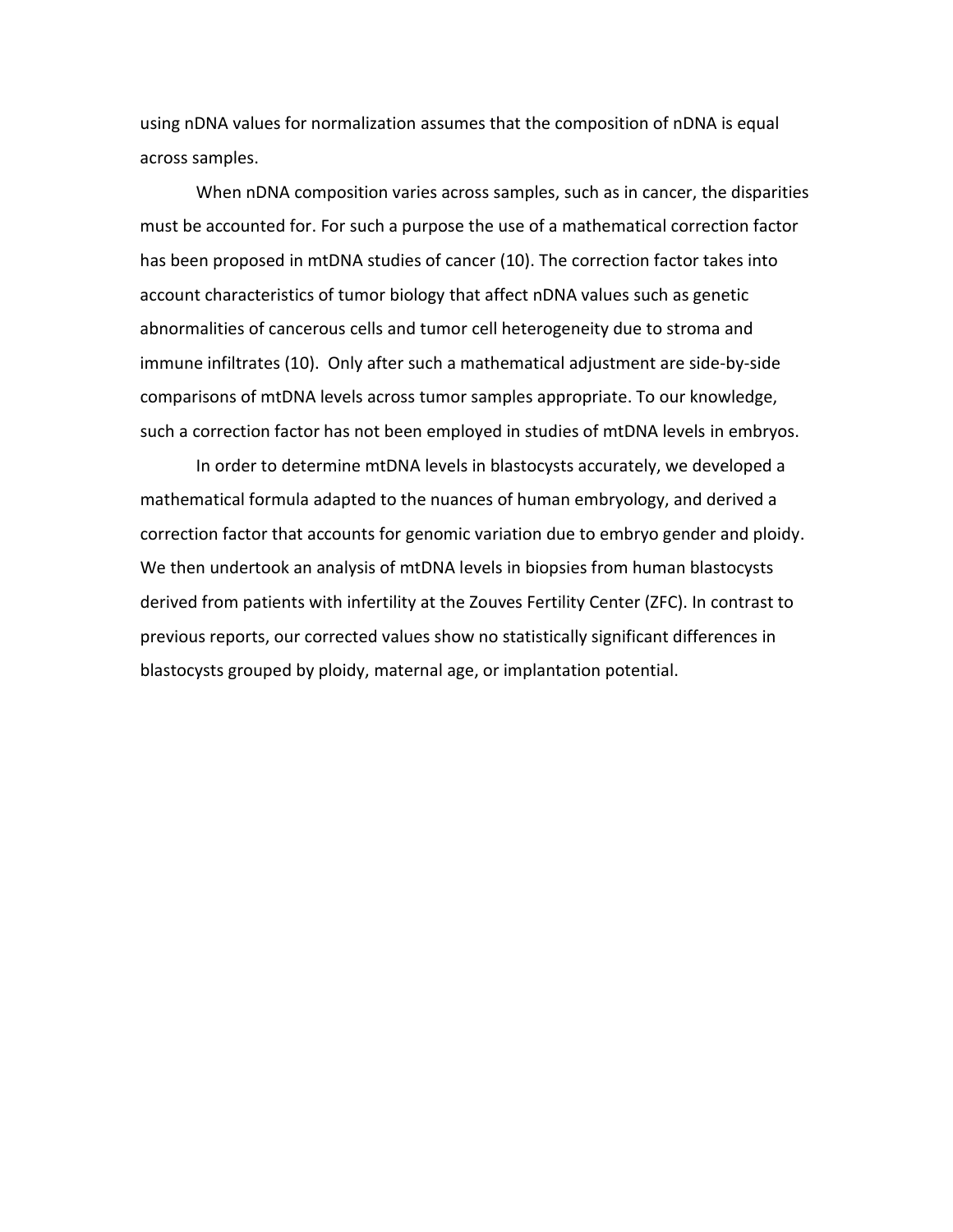#### **MATERIALS AND METHODS**

#### **Study Design**

This study was a retrospective analysis of de-identified NGS workflow data and WGA product from patients consenting to preimplantation genetic screening during routine IVF procedures. It is exempt from IRB review by the U.S Department if Health & Human Services under 45 CFR 46.101(b)(4).

#### **Embryo Processing**

IVF and culturing of embryos took place at ZFC using standard techniques. Briefly, fertilization was accomplished using intracytoplasmic sperm injection and zygotes were cultured for 5 to 7 days in either G1/G2 Plus medium (Vitrolife) or GTL (Vitrolife) in 5.5% CO2, 5.5% O2 balance N2 at 37 C in a humidified atmosphere. Five to ten-cell trophectoderm biopsies were collected from blastocyst stage embryos and stored at -80 degrees Celsius until further processing. WGA on each biopsy was performed using the Sureplex system (Rubicon) and followed by NGS with the MiSeq sequencer (Illumina), as per the standard Veriseq protocol (Illumina). Embryo ploidy was assessed with the Bluefuse Multi Software (BMS) (Illumina). We investigated mtDNA content in a total of 1396 embryos, 241 of which were selected for frozen embryo transfer (225 as single embryos and 16 as paired siblings).

**Determination of mtDNA content by NGS**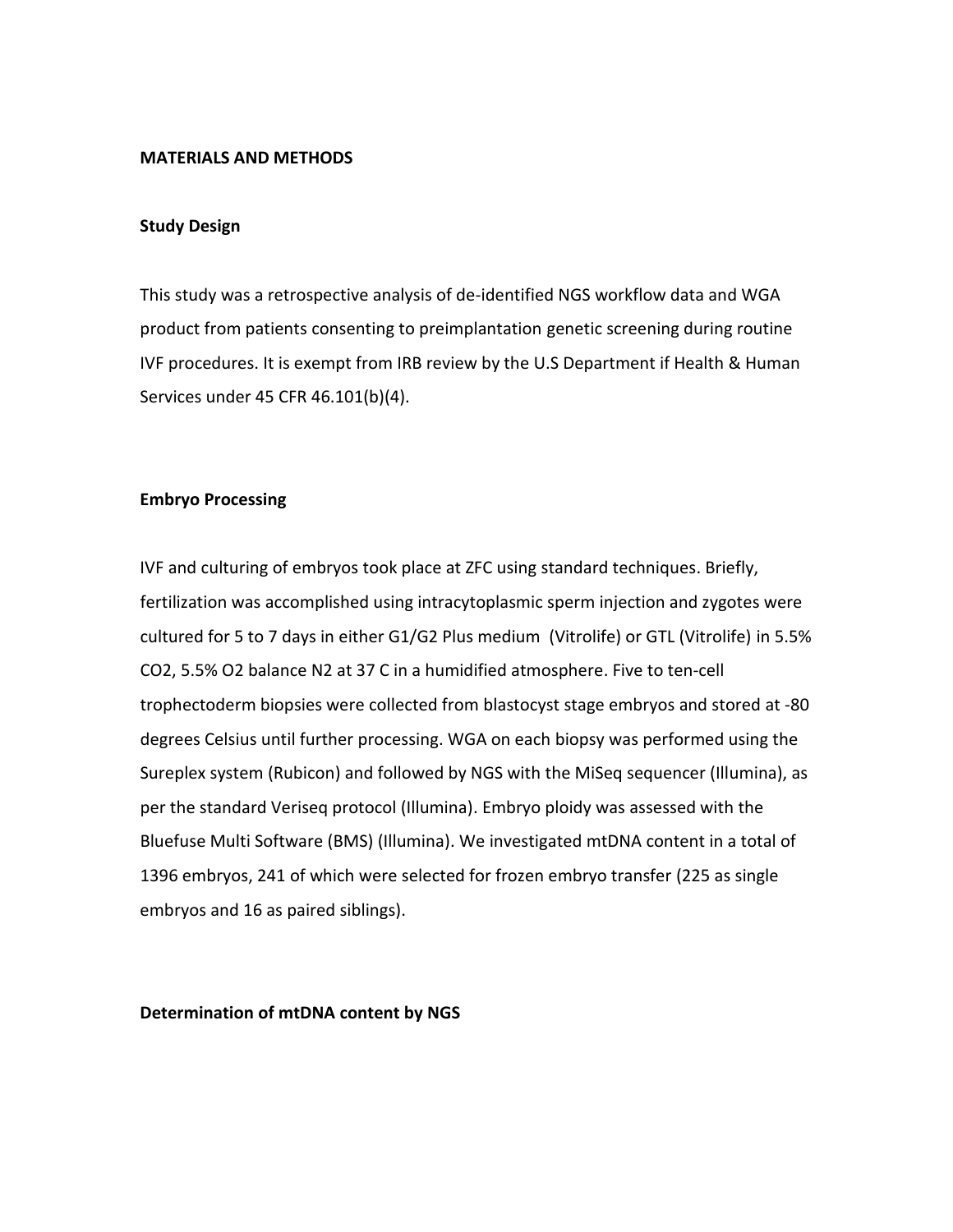For each sample, MiSeq Reporter Software (MCS) (Illumina) files in the BAM and FASTQ format were uploaded into Geneious R9 (Biomatters Ltd) to determine number of reads aligning to the mtDNA reference genome as per Genome Reference Consortium (GRC)h37. For FASTQ files, reads were aligned under maximal stringency to avoid potential multi-mapping to NUMTs (11). The number of mtDNA mapped reads was divided by the number of nDNA mapped reads after bioinformatic processing and filtering by MCS and displayed in BMS. For Supplemental Fig. 2, number reads aligning to Chromosome (Chr) 1 were determined in Geneious R9. Resulting values were further subjected to a mathematical correction factor described below.

#### **Precise calculation of mtDNA Score from NGS Data**

To calculate the mtDNA score ( $m_{NGS}$ ) for each sample using NGS, the number of reads mapping to the mitochondrial genome (*rm*) is divided by the number of reads mapping to the nuclear genome (*rn*) to normalize for technical batch-to-batch variability during WGA and NGS as well as number of cells collected during biopsy. The resulting value is multiplied by the correction factor *FNGS* as per formula 1.

$$
m_{NGS} = \frac{r_m}{r_n} \times F_{NGS}
$$
 (1)

*FNGS* takes into account two parameters necessary to correctly normalize for number of cells probed: embryo gender and ploidy. Without the correction factor, the formula assumes that nuclear genomes across all samples are equal in length. According to GRCh37 (Ensembl Release 68) the diploid female human genome is comprised of 6,072,607,692 base pairs (bp), while the male counterpart is 5,976,710,698 bp long, a difference of 1.58%. Without correction, all results from male embryos are inflated by 1.58% because the denominator *rn* is artificially small. To correct for this, *FNGS* for all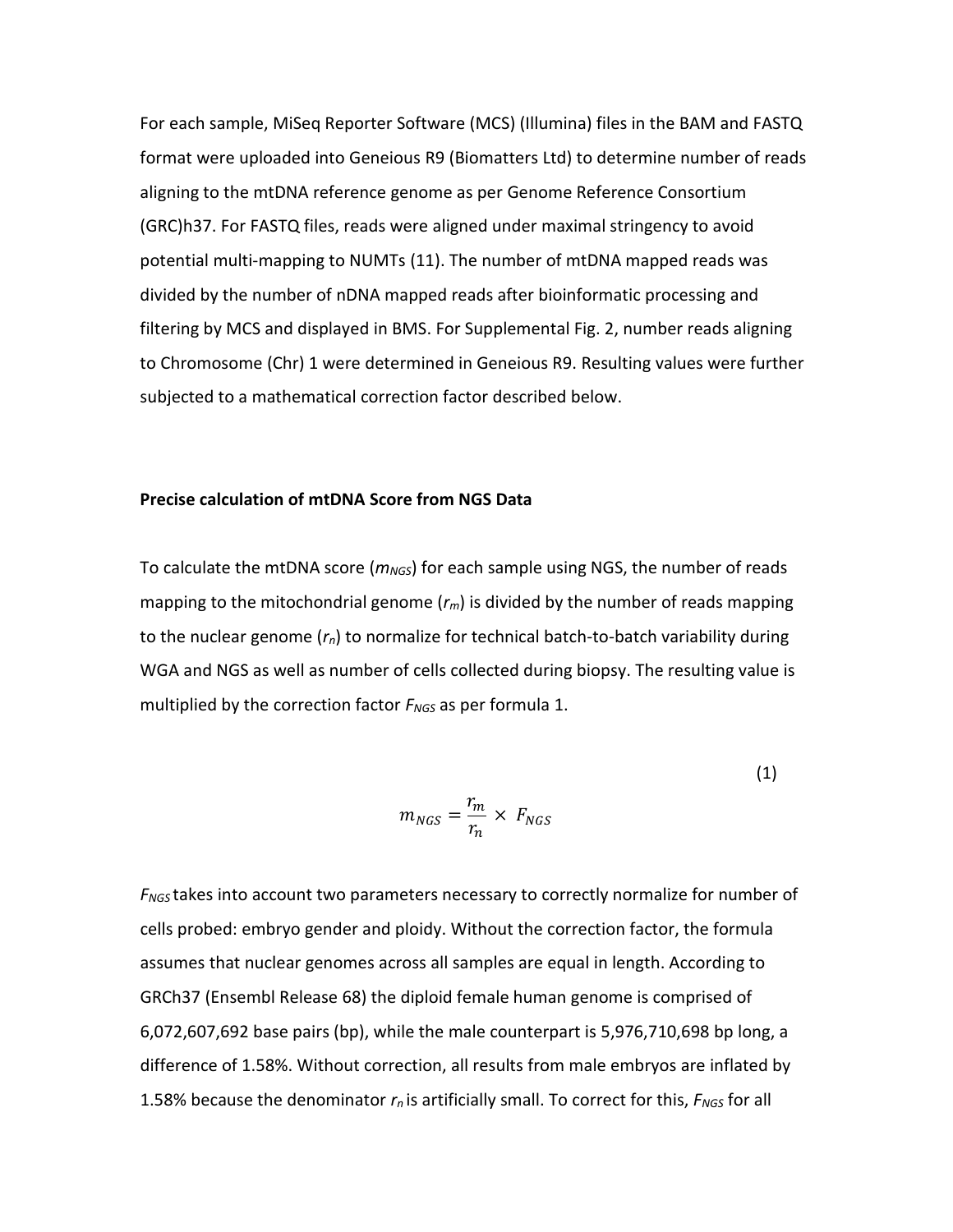male embryos contains a multiplier of 0.9842, since the male genome is 98.42% the length of the female's (see Table 1A).

 Similarly, an aneuploid embryo has more or less genetic material per cell compared to a euploid embryo, and without correction it would lead to inflated mtDNA counts in the case of nullisomies and monosomies, and deflated mtDNA counts in trisomies and other polysomies. To correct for this, the mtDNA value for each embryo is multiplied by a correction factor tailored to its chromosomal composition (Table 1A). The correction factors for different chromosomes should be multiplied to each other when embryos have aneuploidies in more than one chromosome. For example a male embryo with a Chr 1 monosomy and Chr 21 trisomy with 3,000 reads mapping to mtDNA and 900,000 reads mapping to nDNA would have the following final *mNGS* score:

$$
m_{NGS} = \frac{3,000}{900,000} \times (0.9842 \times 0.9590 \times 1.0079) = 0.003171
$$

#### **Determination of mtDNA content by qPCR**

All quantitative real time PCR (qPCR) experiments were performed using the Taqman system (Applied Biosystmems/Thermo Fisher). Surplus WGA product from the Veriseq workflow was diluted 1/10 in water, vortexed for 30-60 seconds and heated to 95 degrees Celsius for ten minutes to insure inactivation of any residual WGA polymerase activity. Two microliter of the resulting solution were used in the Taqman Fast Advance Master Mix reaction, and run with a Taqman 7500 Real-Time PCR instrument (Applied Biosystems/Thermo Fisher). All samples were run in three technical replicates. Taqman assays CYTB (Hs02596867\_s1) and ND6 (Hs02596879\_g1) were used for mitochondrial genes, based on consistently high qPCR experimental efficiencies compared to several other mtDNA assays tested. An assay targeting the RNase P component RPPH1 (Hs03297761\_s1) was used for the nuclear gene; this is a routinely used copy number reference assay known to be present once on Chr 14 per haploid human genome (12).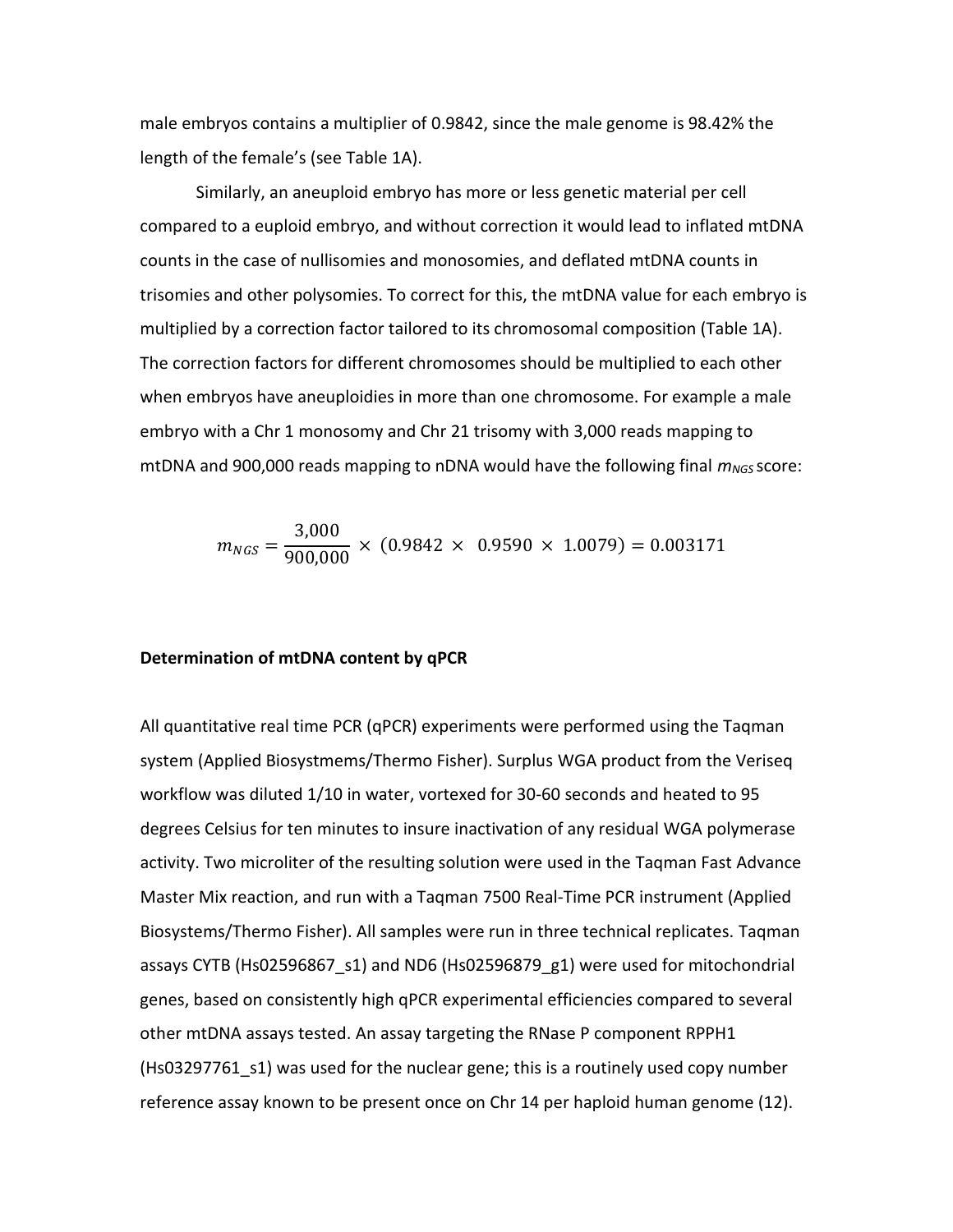The qPCR efficiency was experimentally determined to exceed 95% for all three assays used in this study (Supplemental Fig. 1C-E). Using standard curves for CYTB and RNase P the exact number of copies of mtDNA and nDNA was established in each sample as per the absolute quantitation methods described before:

http://www6.appliedbiosystems.com/support/tutorials/pdf/quant\_pcr.pdf. The ratio of the two values was determined and was further subjected to a correction factor outlined below.

Relative quantitation of mtDNA scores was performed using the qPCR Ct values from ND6 as the target assay and Ct values from RNase P as the control assay, followed by a log-to-linear conversion  $(2^{-dCt})$ .

#### **Precise Calculation of mtDNA Score from qPCR Data**

When using a qPCR platform, an assay is designed that probes an mtDNA region (the target), and second assay is designed probing a nDNA region (the reference). The mtDNA score (*mqPCR*) may be determined by absolute quantitation with a standard curve or relative quantitation.

The absolute quantitation method calculates values of unknown samples by interpolating their quantity from a previously determined standard curve. This establishes an exact count of mtDNA molecules (*cm*) and nDNA molecules (*cn*) for each sample. Dividing the former by the latter normalizes for technical batch-to-batch variability as well as cell numbers collected in each biopsy. A correction factor ( $F_{qPCR}$ ) must be applied to account for the nuclear genomic composition of the tested embryo, resulting in formula 2.

$$
m_{qPCR} = \frac{c_m}{c_n} \times F_{qPCR}
$$

(2)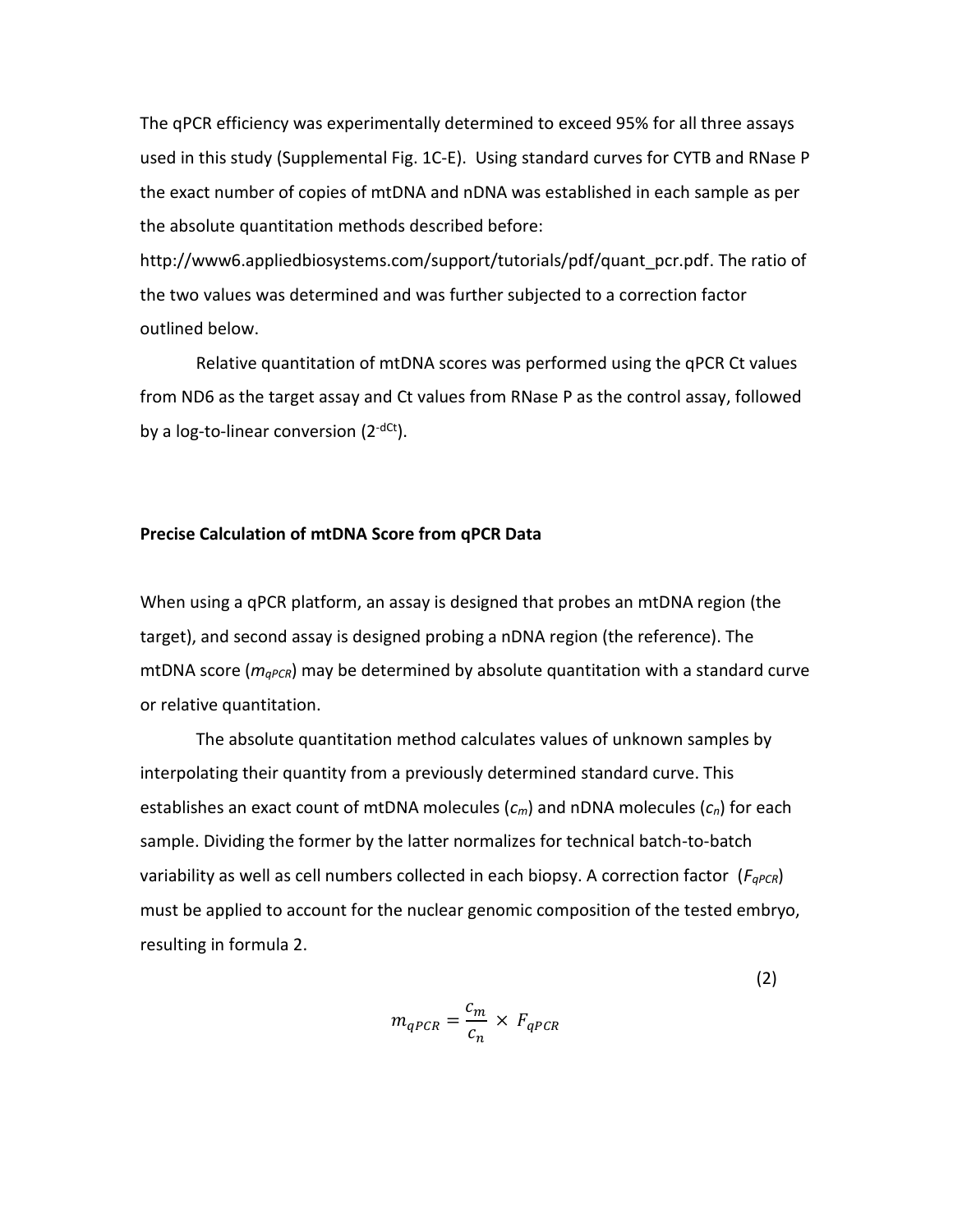*FqPCR* equals 1 for euploid embryos, as well as for aneuploid embryos with chromosomal aberrations in genetic regions other than the reference sequence. If an embryo is monosomic for the reference region, that embryo's cells only contain one copy of the nDNA region being quantified, instead of the normal two copies. Consequently, this leads to  $c_n$  being artificially small, which in turn inflates the  $m_{qPCR}$  value. To correct this, *FqPCR* must include the multiplier 0.5. By extension, a trisomy of the reference sequence must include *FqPCR* with the multiplier 1.5. For example an embryo with a Chr 1 monosomy and Chr 21 trisomy with 4x10<sup>7</sup> counts for the mtDNA target and 2x10<sup>4</sup> counts to the nDNA reference, and the nDNA reference assay is located on Chr 21, would have the following final *mqPCR* score:

$$
m_{qPCR} = \frac{4 \times 10^7}{2 \times 10^4} \times (1.5) = 3000
$$

The *mqPCR* value represents the precise number of mtDNA molecules per nDNA molecules, or how many mtDNA copies there are per haploid genome. Doubling the value results in the number of mtDNA copies per diploid cell.

Similarly, when using a relative quantitation qPCR mode such as  $2^{-dCt}$  the value must be adjusted if the reference assay is located in an aneuploid region, as per formula 3.

$$
m_{qPCR} = 2^{-(Ct_m - Ct_n)} \times F_{qPCR}
$$
 (3)

The same correction factor (see Table 1B for details) should be applied when executing a fold change calculation such as the  $2^{-ddCt}$  method (13).

#### **Validation of Detection Platforms**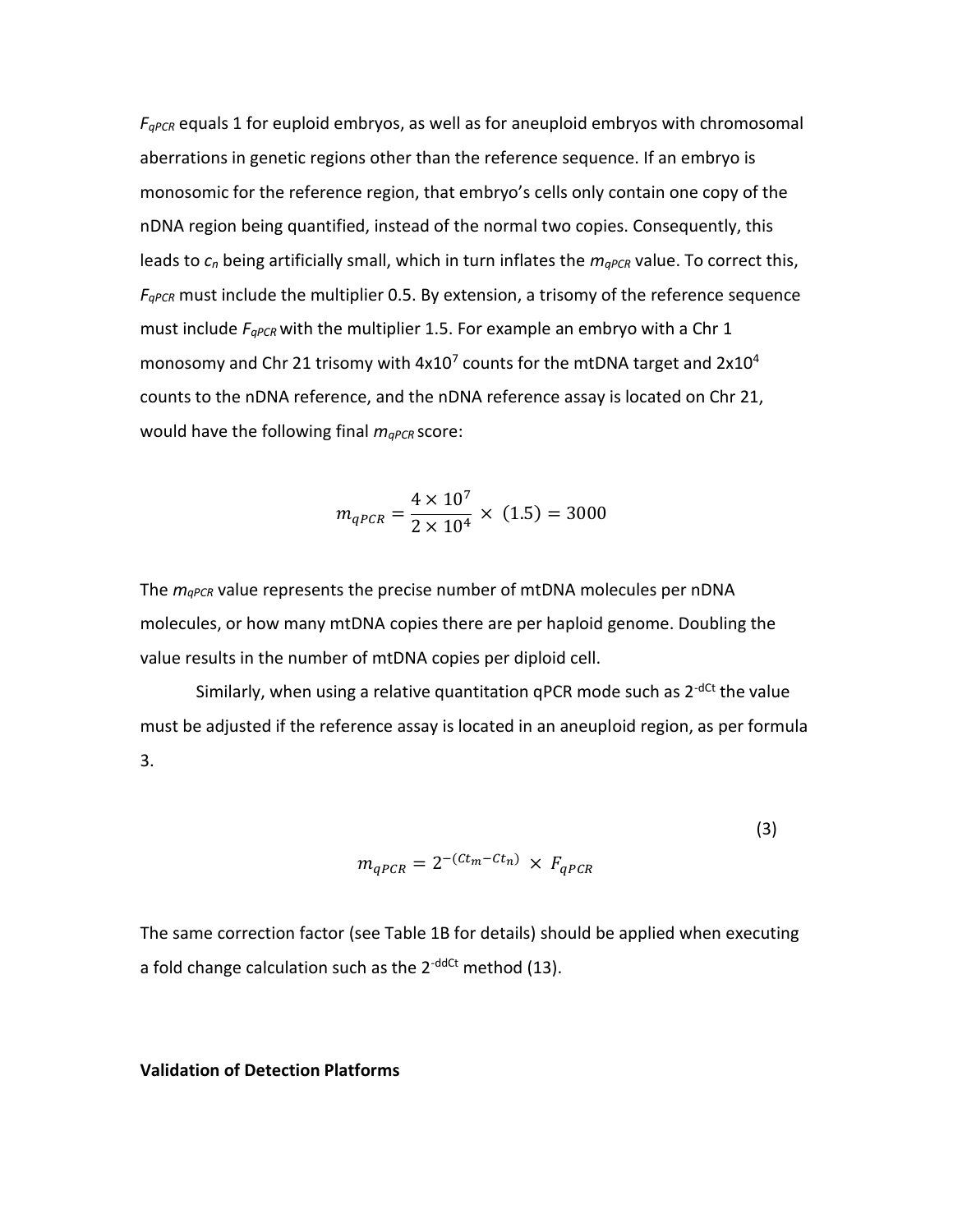Reproducibility of the NGS platform in determining mtDNA scores was tested by re-sequenced WGA products, which yielded consistent results amongst separate runs (Supplemental Fig. 1D). Also, there were unvarying mtDNA scores between multiple samples stemming from the same cell line with separate WGA and NGS runs. The starting amount of DNA for each cell line experiment was 33 pg, the equivalent DNA from a biopsy of 5 cells (assuming 6.6 pg per diploid genome). Furthermore, two separate blood samples from a single patient yielded equivalent mtDNA scores with individual DNA isolation, WGA and NGS procedures.

To attain cross-platform validation, we compared the mtDNA scores of 5 embryo biopsy WGA samples by NGS and the two different qPCR methods described above. For each case the level of mtDNA score obtained by all three platforms was comparable (Supplemental Fig. 1E). From this data we deduce that mtDNA scores are highly correlative across detection platforms.

#### **Statistics and Graphs**

Group analyses were performed using Welch's parametric two-tailed unpaired t-test in Prism 6 (GraphPad Software). The logistic regression analysis was performed in R Statistical Software. All graphs were prepared in Prism 6 showing means with error bars indicating standard deviation.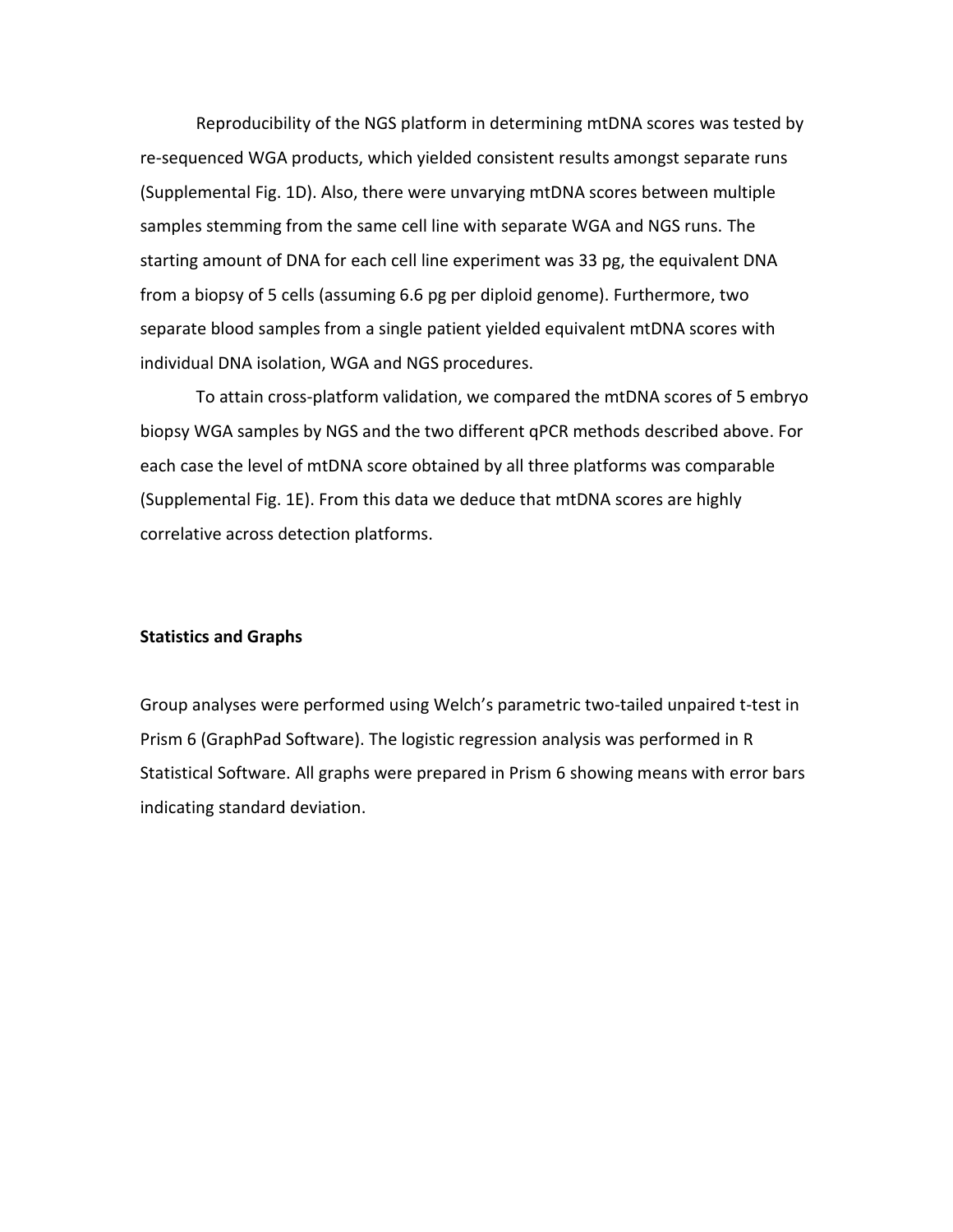#### **RESULTS**

#### **Applying Correction Factor Substantially Changes mtDNA Scores in Blastocyst Samples**

We analyzed mtDNA scores in blastocyst embryos used in our clinic for IVF, all of which had undergone routine PGS for chromosomal abnormalities. We used three distinct platforms to determine mtDNA and nDNA levels in a biopsy sample: NGS, qPCR by absolute quantitation testing for the mitochondrial gene CYTB, and qPCR by relative quantitation assaying for the mitochondrial gene ND6. Both qPCR methods also probed for the nuclear gene RNase P, which is routinely used to quantify nuclear DNA for normalization purposes.

For each sample the mtDNA score was obtained by dividing the mtDNA value by the nDNA value to normalize for technical batch-to-batch variation and number of cells collected at biopsy. All resulting values were subjected to the mathematical correction factors that take the variability of embryonic genomes into account (See Methods for full explanation of the rationale and formulas).

The NGS correction factor changed the mtDNA score on average by 1.43% +/- 1.59% (N=1396). The largest change in our samples was 17.42%. Applying the correction factor for qPCR changed the values by 1.33% +/-8.08% (N=150) on average when using the absolute quantitation method, with changes ranging up to 50.00%. When using the relative quantitation method, the qPCR correction factor changed mtDNA scores on average by 0.575% +/-5.36% (N=87), with changes ranging up to 50.00%.

#### **Euploid and Aneuploid Blastocysts Have Equal mtDNA Score Distributions**

When stratified by euploid and aneuploid blastocysts, the mtDNA scores by NGS did not result in a statistically significant difference (P=0.114) (Fig. 1A). Samples were randomly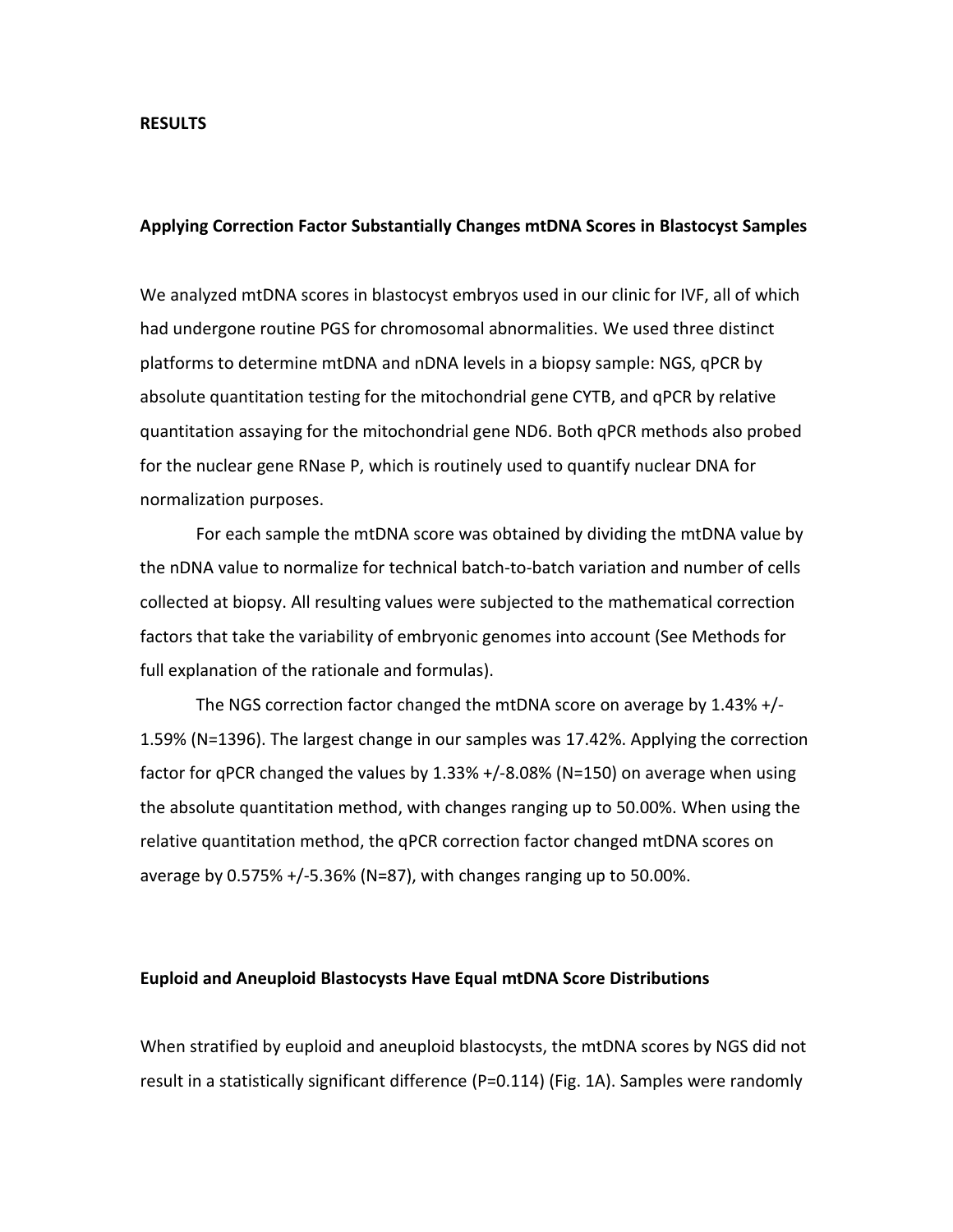selected out of these groups and tested by qPCR absolute quantitation assaying the mitochondrial CYTB gene. Again, euploid and aneuploid cohorts were not statistically different (P=0.642) (Fig. 1B). To probe these observations by a third method, a subset of embryos was further assayed with different mitochondrial gene (ND6) and compared by a relative quantitation method  $(2<sup>-dct</sup>)$ . Once more we observed insignificant differences between euploids and aneuploids (P=0.202) (Fig. 1C). Therefore, regardless of quantitation platform and downstream mathematical calculation employed, blastocysts grouped by ploidy never showed statistically significant differences in mtDNA scores. This is in stark contrast with previous reports that did not employ a correction factor in their calculations (5, 6).

#### **Maternal Age at Oocyte Retrieval Does Not Affect mtDNA Levels of Blastocysts**

We divided blastocysts into a younger maternal age group at oocyte retrieval (20-37 years) and an older group (38-46). A previous study reported a statistical difference stating that the older group had higher mtDNA levels (5). We investigated mtDNA scores by NGS amongst all embryos regardless of ploidy, and observed no difference between age groups (Fig. 2A). When analyzing only euploid embryos, again there was no significant variance (Fig. 2A). We confirmed this observation by re-testing a number of embryos by the two described qPCR methods, using two different mitochondrial genes CYTB and ND6 (Fig. 2B and 2C). We further subdivided all embryos tested by NGS by individual numerical maternal age at oocyte retrieval in an effort to reveal any trends, but linear regression analysis failed to show statistically significant tendencies (Fig. 2D and 2E). Hence, blastocysts derived from oocytes of advanced maternal age do not contain higher mtDNA levels according to our results.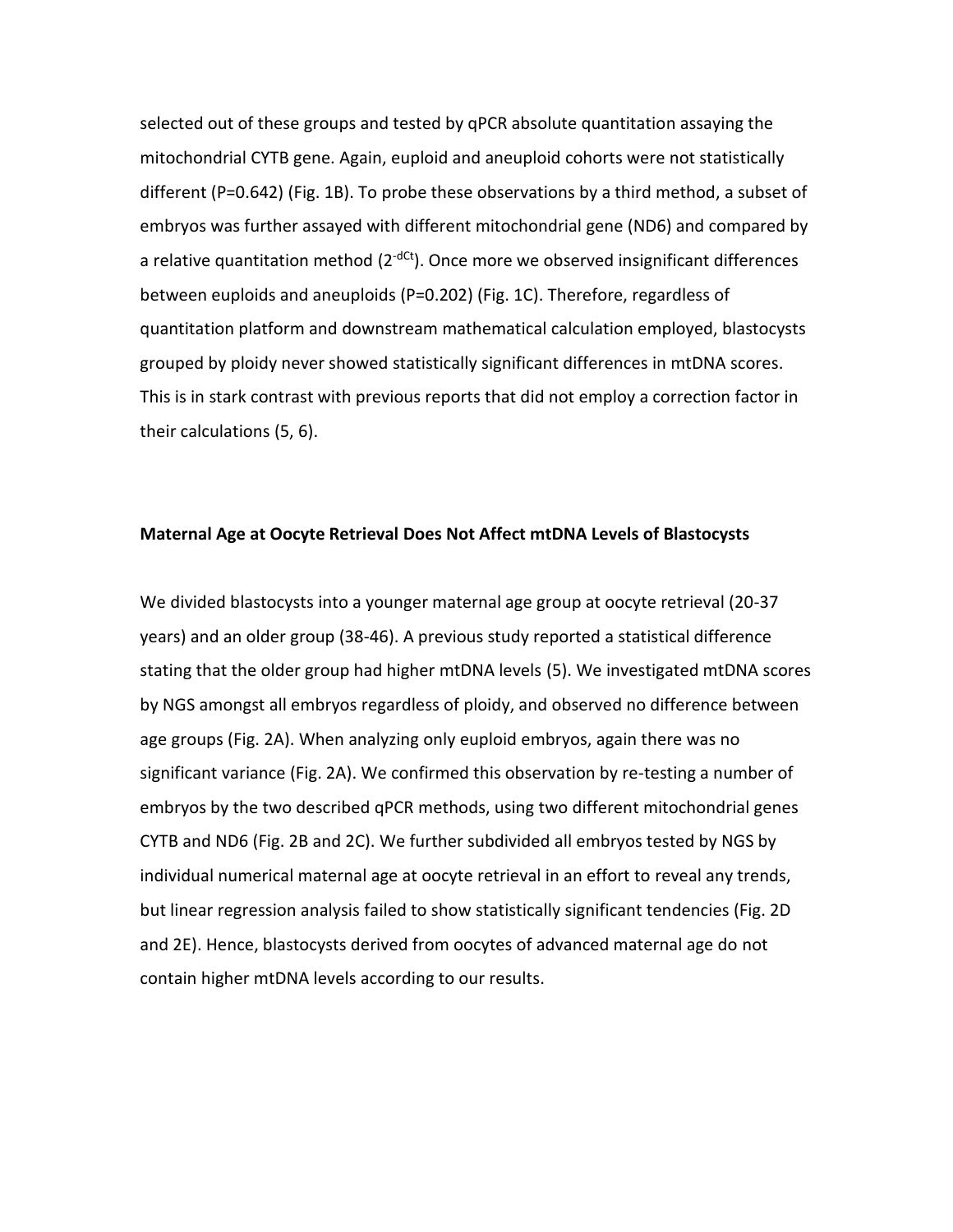### **mtDNA Levels Show No Correlation with Viability and Do Not Predict Blastocyst Transfer Clinical Outcome**

We determined the mtDNA score of embryos that had undergone frozen embryo transfer (FET) and had either implanted or had failed to do so, as determined by the presence or absence of a fetal sac at 6 weeks. Biopsies from all embryos had been collected at the blastocysts stage. NGS data from 101 implanted and 140 not implanted blastocysts showed no statistical difference in mtDNA score (P=0.510) (Fig 3A).

 With these combined 241 blastocysts we carried out a logistic regression analysis to investigate whether mtDNA score could function as a predictive tool for clinical outcomes. The test is adjusted for the following confounding factors: cohort size (i.e. how many embryos produced in the cycle), embryo gender, single or paired sibling transfer, oocyte age at retrieval, patient age at transfer, embryo stage and grade. The results indicate that mtDNA score is a statistically insignificant predictor embryo viability (P=0.472) even when adjusted for confounding factors (Supplemental Table 1).

 In another effort to correct for confounding factors in our study, we proceeded to compare embryos from individual cycle cohorts. We focused on patients that had undergone two or more embryo transfers in our clinic within at most 12 months. For each patient we compared mtDNA levels between embryos that resulted in pregnancy versus those that failed implantation. The NGS mtDNA score of each implanting embryo was set to 1, and the relative mtDNA score for the non-implanted embryos was calculated. This normalization step allowed us to pool data from several patients into a single graph. Results from 24 patients show a statistically insignificant difference (P=0.842) between their implanted (N=25) and non-implanted (N=34) embryos (Fig. 3B). We repeated this analysis but in the second iteration we used uncorrected number of reads aligning to Chr 1 as a standardization factor. Since this particular evaluation only tests euploid embryos, the latter should be a valid alternative calculation method. Indeed, both analyses yield virtually equal results (Fig. 3B and Supplemental Fig. 2).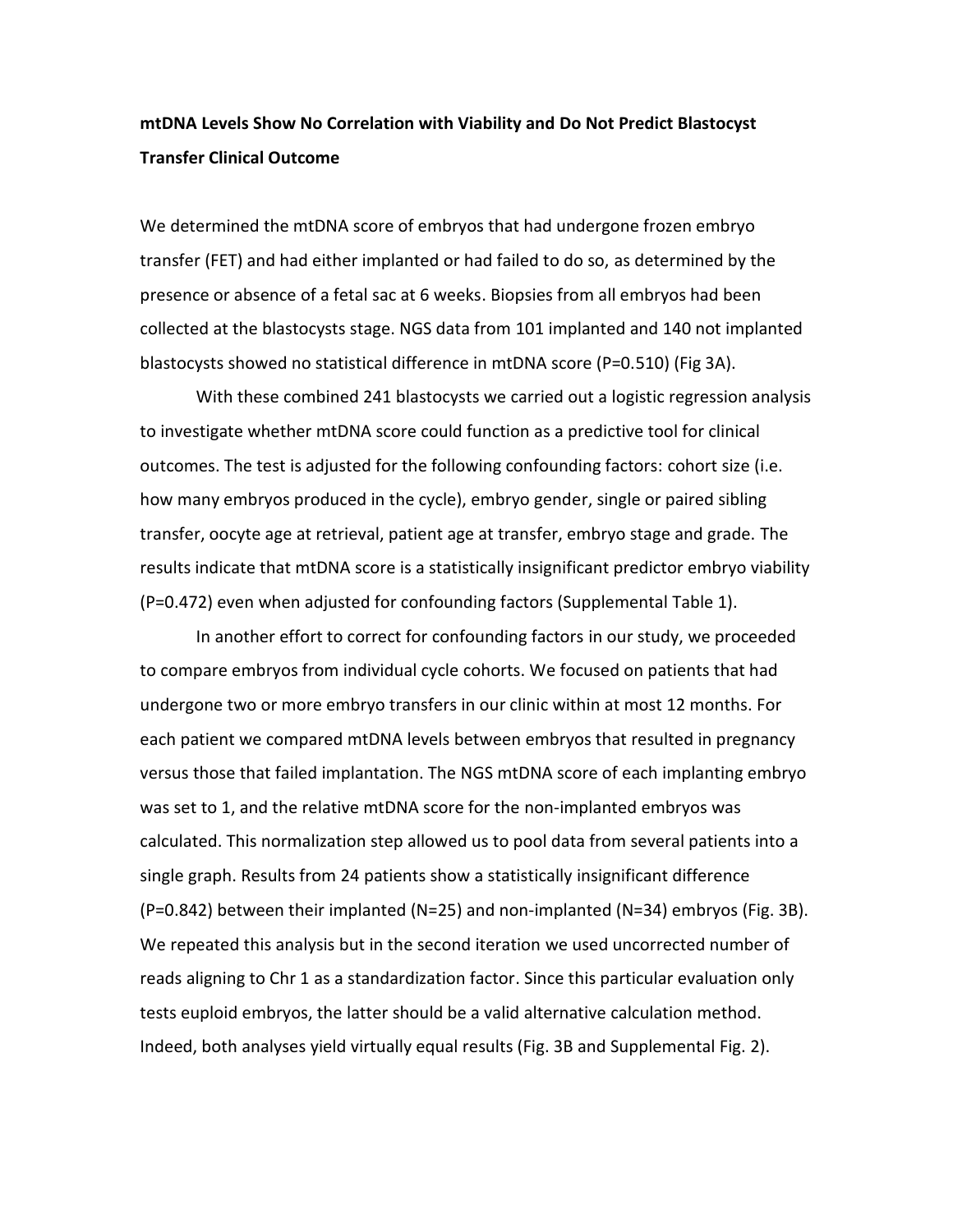Out of all the transferred embryos tested by NGS, 49 implanted and 51 not implanted samples were re-examined by qPCR absolute quantitation assaying for CYTB, again showing no statistically significant difference (P=0.103) (Fig. 3C). Finally, out of the latter set of blastocysts we re-tested 23 implanted and 29 not implanted embryos by relative quantitation ( $2^{-dCt}$ ) probing the ND6 gene, once more observing no statistical difference in mtDNA score between groups (P=0.145) (Fig. 3D). Two previous studies described an mtDNA value threshold that when surpassed served as a biomarker for embryos that would fail implantation (4, 5). In our data across all three detection systems we only observed a single sample in the 'not implanted' group that repeatedly showed mtDNA scores substantially above the bulk distribution (see outlier in Fig. 3 A, C, and D), equaling 0.41% of all embryos. Hence, our data indicates that mtDNA content does not represent a statistically relevant or practical method to predict embryo viability amongst euploid blastocysts.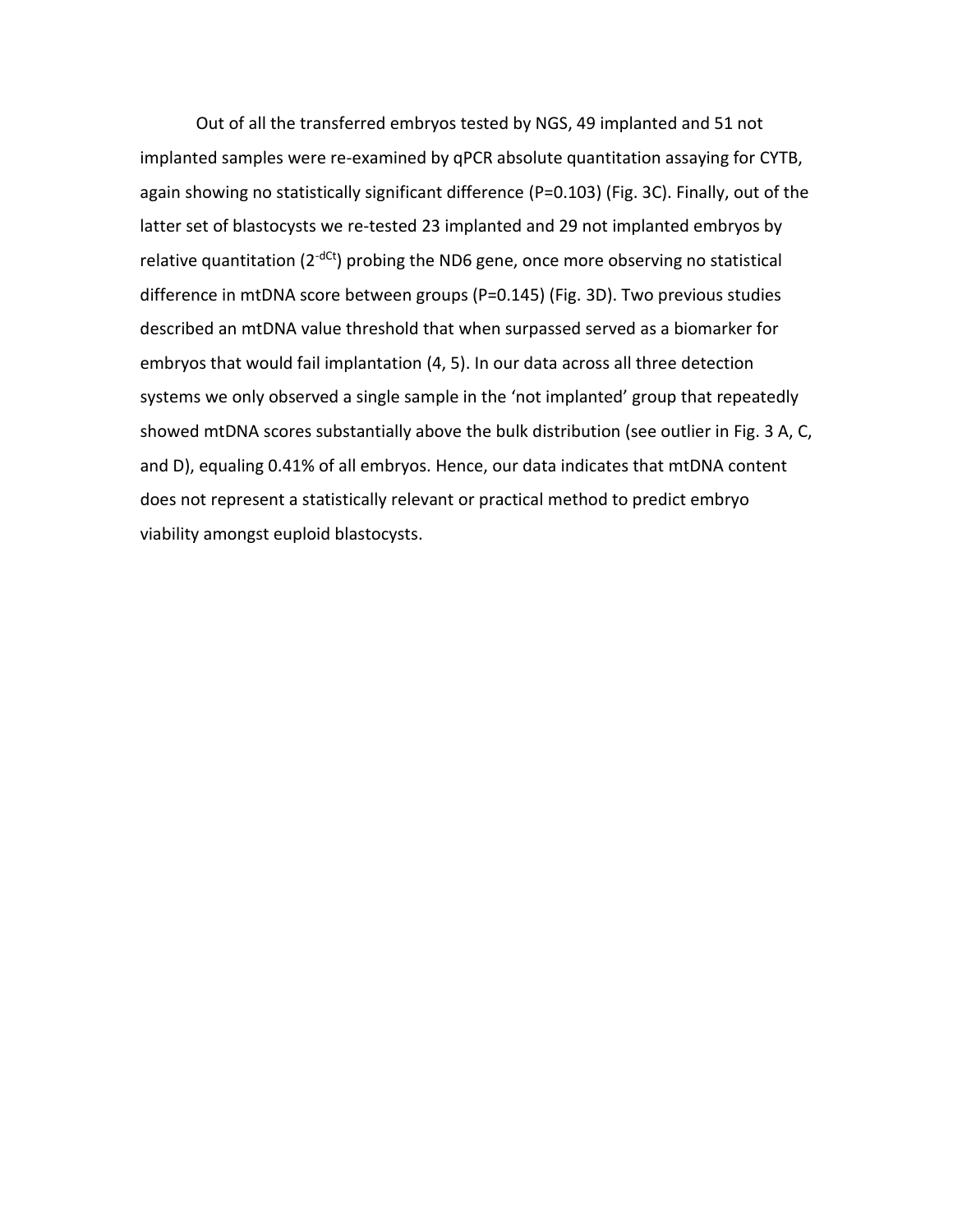#### **DISCUSSION**

Contrary to previous reports, our study finds no correlation of mtDNA content with blastocyst ploidy, age, or viability. While we detect a considerable range of mtDNA scores in the tested samples, this range is observed within all populations irrespective of criterion used to sub-group the blastocysts. The absolute quantitation method by qPCR reveals the exact mtDNA copy number in each cell of our analyzed blastocysts. This value ranges from 945 to 41,427, with a mean of 4,740, falling within the previously estimated range of mtDNA copies per human cell (2, 14-16).

We propose several explanations why our findings deviate from previous reports. Firstly, accurate determination of mtDNA levels must take the composition of the sample's nuclear genome into account. If ignored, the embryo's gender and ploidy can substantially skew the calculated mtDNA score for a given sample. For instance when comparing euploids and aneuploids by NGS, if the aneuploid group randomly contains more monosomic than trisomic cases the overall mean of the group will be artificially shifted to larger mtDNA values. Also, embryos being tested by qPCR must be corrected when the reference assay falls in a genomic region that is aneuploid, as each extra or missing copy will deflate or inflate the calculated mtDNA score by a factor of 50%. We have developed a mathematical method to accurately determine mtDNA scores of blastocysts that takes the genetic make-up of each sample into account. We propose the outlined correction factors be utilized by all laboratories investigating mtDNA levels whenever applicable. In addition, the outlined formulas can be used for mtDNA quantitation at any stage of mammalian embryology and studies of adult patients with aneuploidies.

A further possible confounding factor between studies is that both previously published reports on embryo viability originate from reference laboratories that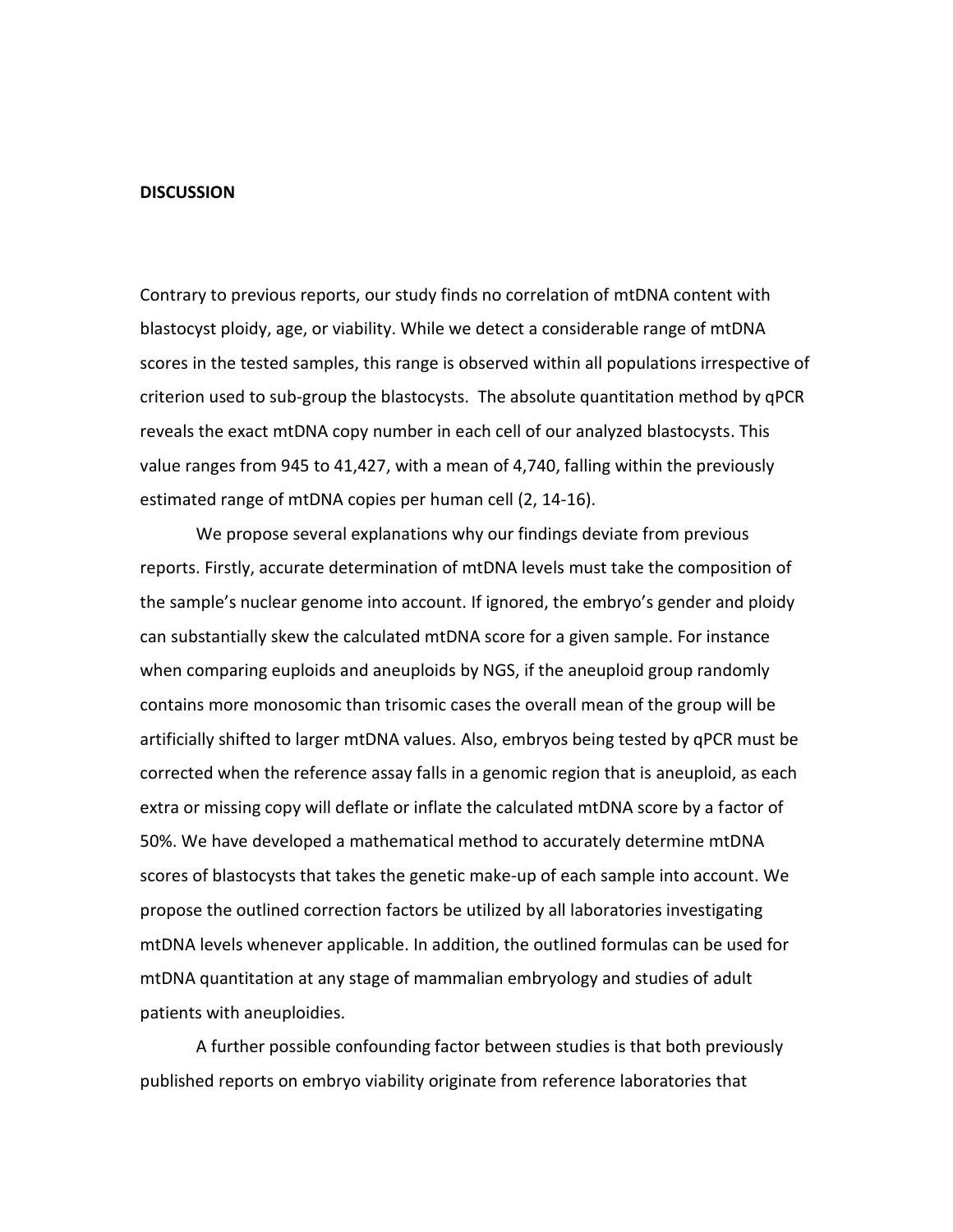collected data from numerous centers, agglomerating all their numbers (4, 5). As a result, it is unclear whether their findings hold true individually within all the different clinics. Ours is the first investigation stemming from a single center, thereby correcting for several potential inter-facility variables such as culture media, temperature, biopsy technique, or equipment. Furthermore, we have amassed a number of samples unprecedented to date for this type of study in the published literature.

Lastly, It should be noted that previous reports on mtDNA levels, aside from showing interesting concordances, also show several discrepancies amongst them. For instance Fragouli et al (5) suggest a maternal age effect, while Diez-Juan et al (4) did not see a maternal age correlation. Secondary analysis of the data in Tan et al (6) also shows no age effect. Furthermore, Diez-Juan et al describes a viability effect in cleavage and blastocyst stage embryos, while Fragouli et al only detects it in blastocysts and not at the cleavage stage. These divergences remain to be explained and possibly point towards a technical or laboratory-specific effect.

The qPCR analysis in Diez-Juan's report relies on a single copy locus to normalize for nDNA, like our study. Fragouli et al utilize a multicopy Alu sequence, with the rationale that allele-drop-out (ADO) effects during WGA might be mitigated. In the context of blastocysts, where a 5-10 cell biopsy yields 10-20 initial copies of a single copy locus (in euploids), use of a multicopy sequence is unlikely to confer an advantage. The maximal estimated ~10% ADO (17) using the routinely employed Sureplex WGA system (Rubicon) would affect the initial 10-20 single locus copies or a multicopy sequence in a similar manner. Furthermore, there is well-documented variability in Alu sequence frequencies and compositions within the population (18-20), leading us to believe that a known single-copy locus such as RNAseP (12) is a superior method of standardization between embryos. Nevertheless, the potential for ADO error persists in our study as well. Another important limitation is that our NGS protocol does not permit differentiation between embryos with homogenously haploid, diploid, triploid, etc. genomes.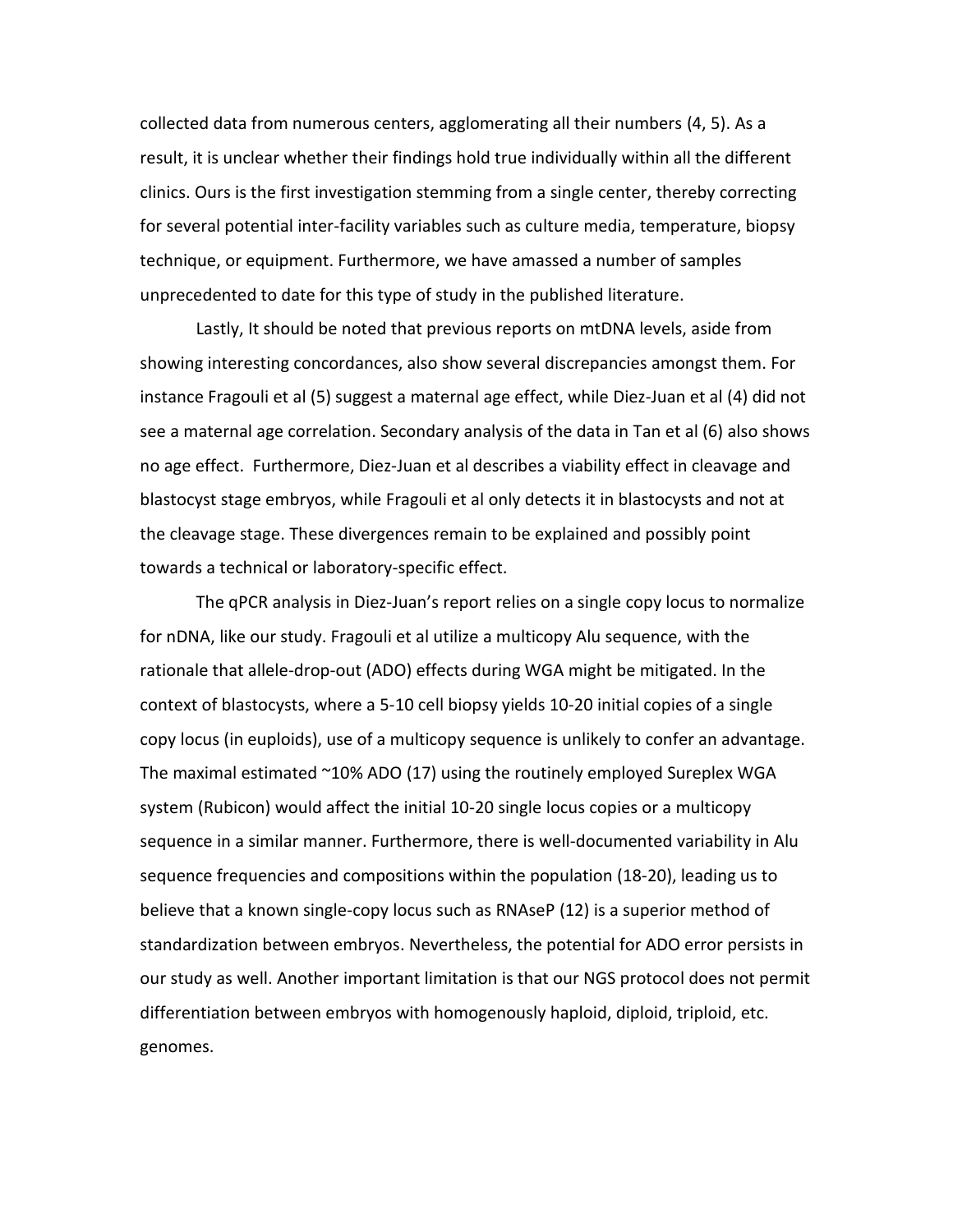The Quiet Embryo Hypothesis postulates that an embryo with a calm metabolic state is more viable than another with an overactive metabolism (7). While we find no association between mtDNA content and embryonic stress, our data does not refute the proposed concept that embryos actively increase mitochondrial function and energy output as a compensatory response to overcome strained conditions. The number of mtDNA copies per mitochondrion in human cells can vary widely between 0 to 15 (21- 23), meaning that the number of mtDNA copies per cell does not necessarily correlate to number of mitochondrial organelles. At least one report has demonstrated that mtDNA copy is a poor biomarker for mitochondrial content (24). Different techniques such as immunofluorescence for direct organelle quantitation or chemical ATP detection would yield a clearer picture of mitochondrial number and function in embryos, which in turn could prove to be valid biomarkers for embryo viability.

We find an interesting historical parallel to this narrative. Within the context of the mammalian oocyte, initial studies reported that mtDNA levels might serve as a predictive biomarker for implantation (25-28), but later reports rebutted these findings (2, 29, 30). Time and further studies will tell if history repeats itself, this time from the perspective of the human blastocyst.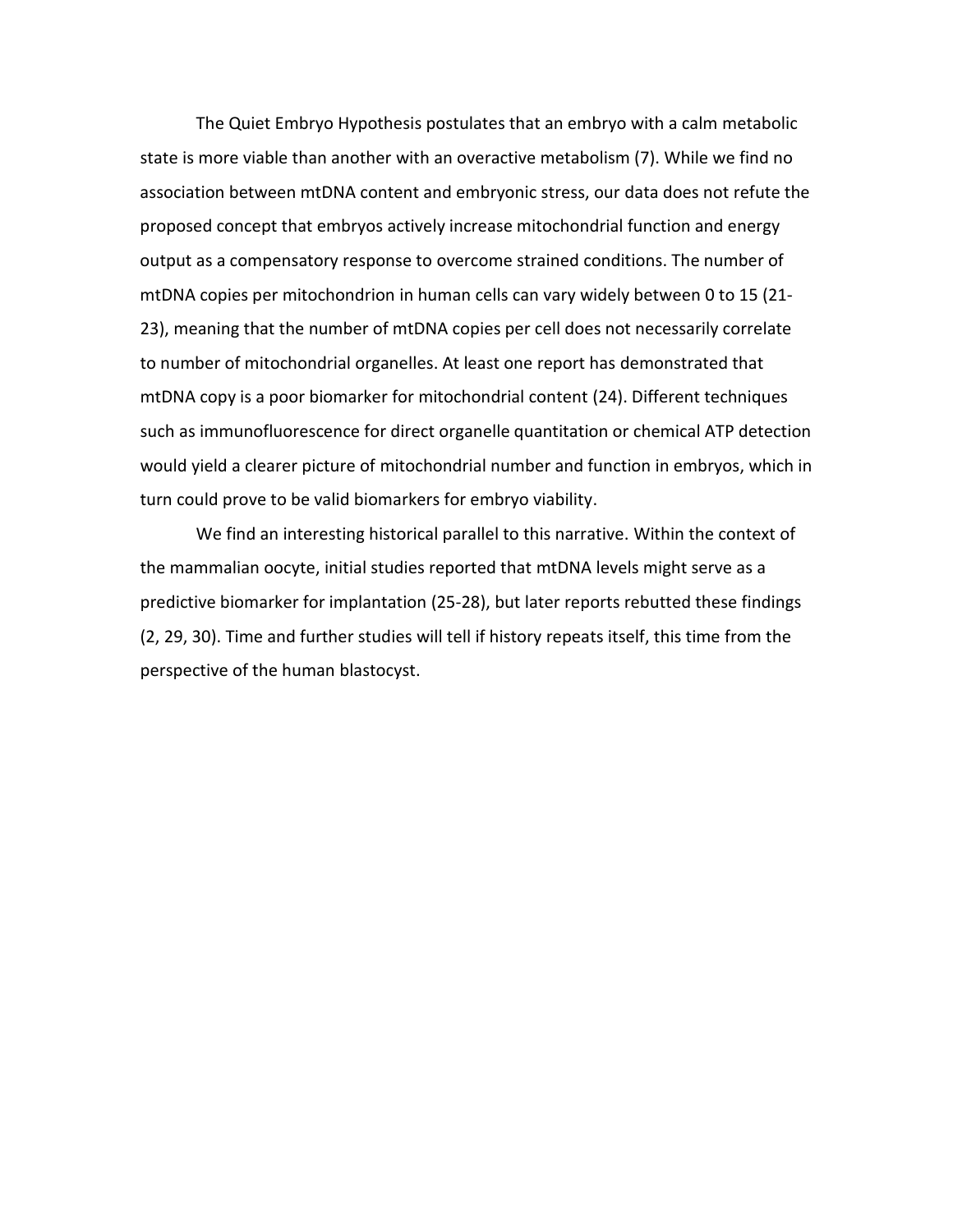#### **ACKNOWLEDGEMENTS**

We would like to thank all members of Zouves Fertility Center for support to this study in various forms, including sample preparation, discussions, and manuscript editing.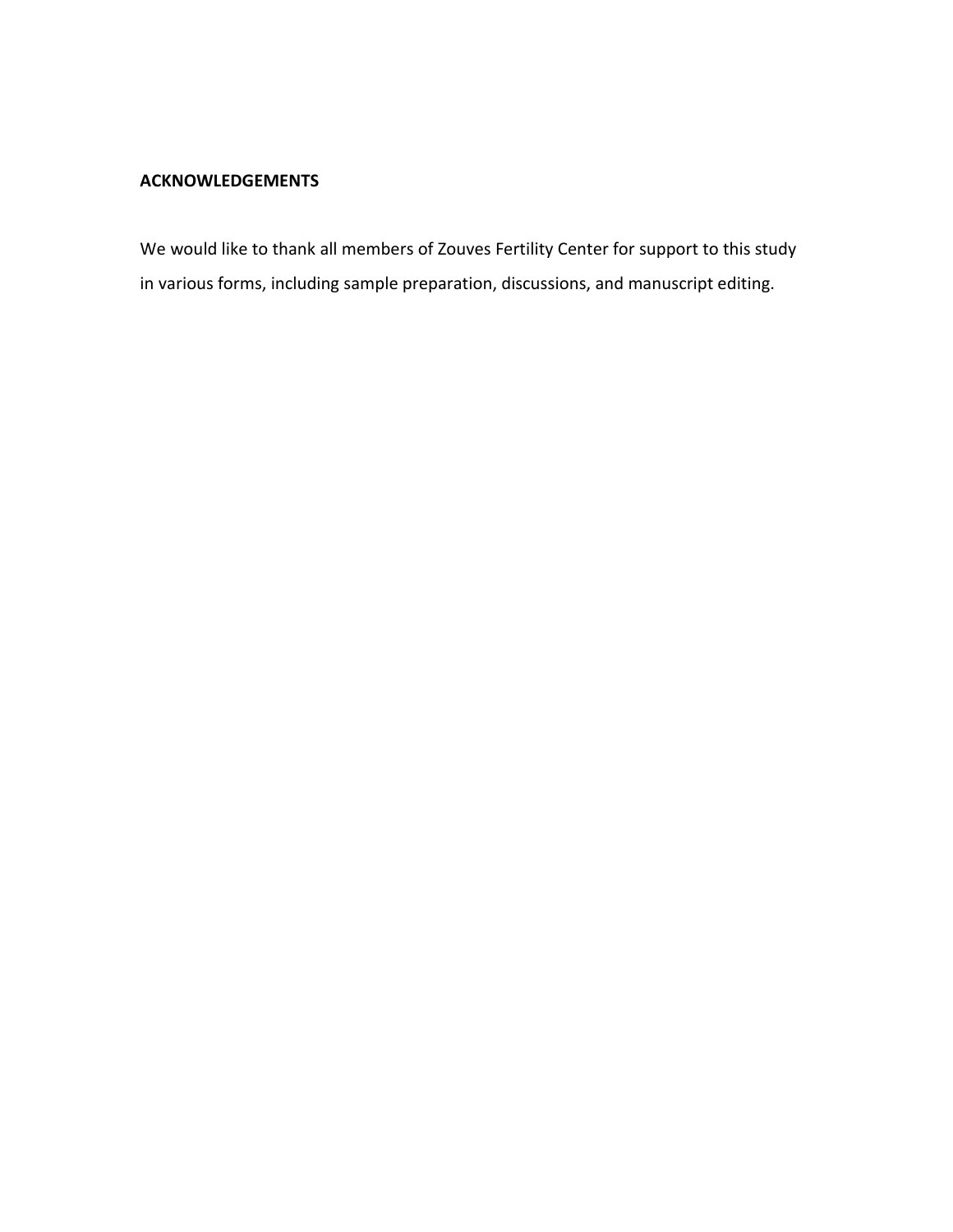#### **REFERENCES**

1. Seli E. Mitochondrial DNA as a biomarker for in-vitro fertilization outcome. Curr Opin Obstet Gynecol 2016;28:158-63.

2. Wai T, Ao A, Zhang X, Cyr D, Dufort D, Shoubridge EA. The role of mitochondrial DNA copy number in mammalian fertility. Biol Reprod 2010;83:52-62.

3. Clay Montier LL, Deng JJ, Bai Y. Number matters: control of mammalian mitochondrial DNA copy number. J Genet Genomics 2009;36:125-31.

4. Diez-Juan A, Rubio C, Marin C, Martinez S, Al-Asmar N, Riboldi M *et al.* Mitochondrial DNA content as a viability score in human euploid embryos: less is better. Fertil Steril 2015;104:534-41 e1.

5. Fragouli E, Spath K, Alfarawati S, Kaper F, Craig A, Michel CE *et al.* Altered levels of mitochondrial DNA are associated with female age, aneuploidy, and provide an independent measure of embryonic implantation potential. PLoS Genet 2015;11:e1005241.

6. Tan Y, Yin X, Zhang S, Jiang H, Tan K, Li J *et al.* Clinical outcome of preimplantation genetic diagnosis and screening using next generation sequencing. Gigascience 2014;3:30.

7. Leese HJ. Quiet please, do not disturb: a hypothesis of embryo metabolism and viability. Bioessays 2002;24:845-9.

8. Hirai K, Aliev G, Nunomura A, Fujioka H, Russell RL, Atwood CS *et al.* Mitochondrial abnormalities in Alzheimer's disease. J Neurosci 2001;21:3017-23.

9. Phillips NR, Sprouse ML, Roby RK. Simultaneous quantification of mitochondrial DNA copy number and deletion ratio: a multiplex real-time PCR assay. Sci Rep 2014;4:3887.

10. Reznik E, Miller ML, Senbabaoglu Y, Riaz N, Sarungbam J, Tickoo SK *et al.* Mitochondrial DNA copy number variation across human cancers. Elife 2016;5.

11. Richly E, Leister D. NUMTs in sequenced eukaryotic genomes. Mol Biol Evol 2004;21:1081-4.

12. Baer M, Nilsen TW, Costigan C, Altman S. Structure and transcription of a human gene for H1 RNA, the RNA component of human RNase P. Nucleic Acids Res 1990;18:97- 103.

13. Livak KJ, Schmittgen TD. Analysis of relative gene expression data using real-time quantitative PCR and the 2(-Delta Delta C(T)) Method. Methods 2001;25:402-8.

14. Moraes CT. What regulates mitochondrial DNA copy number in animal cells? Trends Genet 2001;17:199-205.

15. Shadel GS, Clayton DA. Mitochondrial DNA maintenance in vertebrates. Annu Rev Biochem 1997;66:409-35.

16. D'Erchia AM, Atlante A, Gadaleta G, Pavesi G, Chiara M, De Virgilio C *et al.* Tissue-specific mtDNA abundance from exome data and its correlation with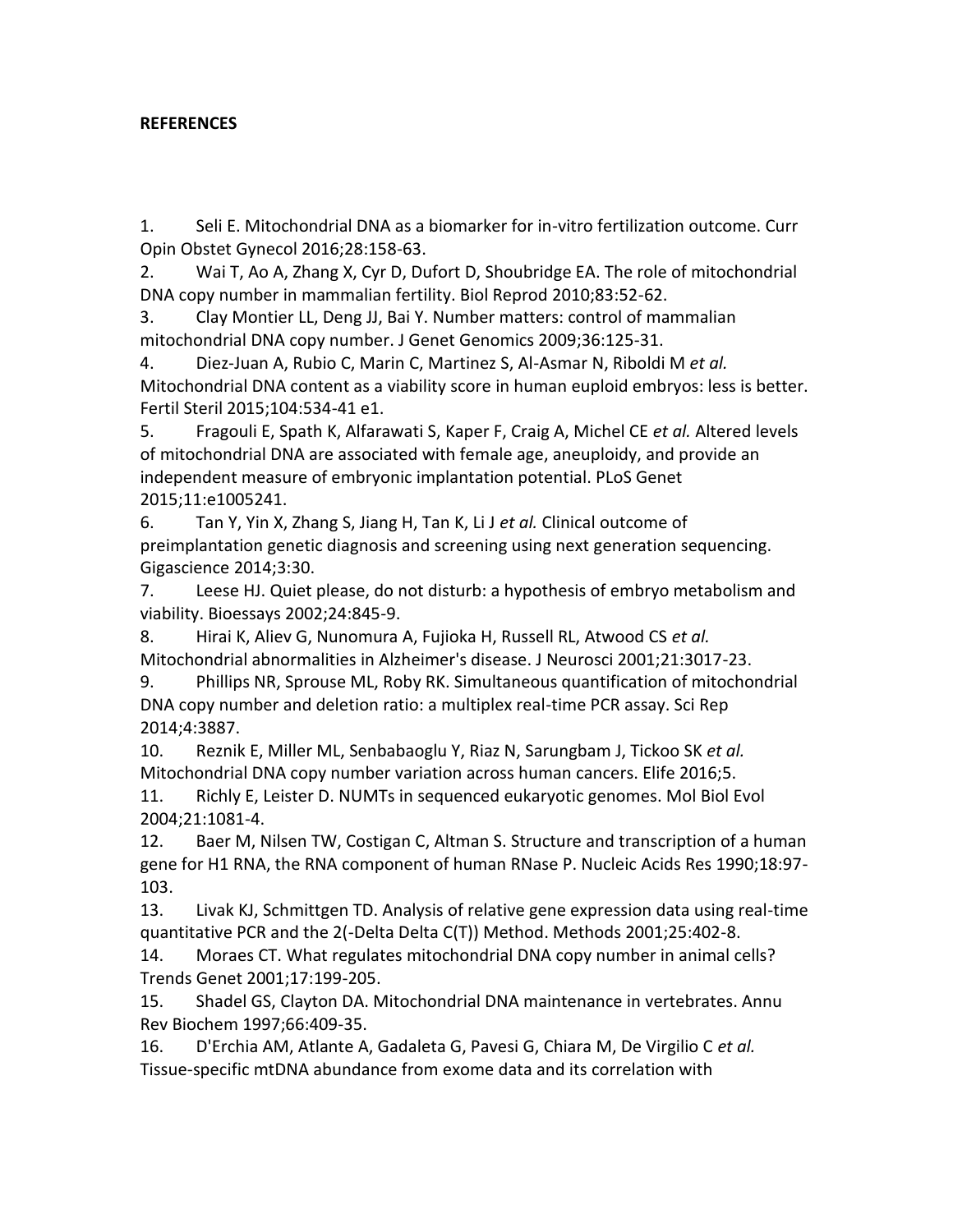mitochondrial transcription, mass and respiratory activity. Mitochondrion 2015;20:13- 21.

17. Deleye L, De Coninck D, Christodoulou C, Sante T, Dheedene A, Heindryckx B *et al.* Whole genome amplification with SurePlex results in better copy number alteration detection using sequencing data compared to the MALBAC method. Sci Rep 2015;5:11711.

18. Hormozdiari F, Alkan C, Ventura M, Hajirasouliha I, Malig M, Hach F *et al.* Alu repeat discovery and characterization within human genomes. Genome Res 2011;21:840-9.

19. Mills RE, Bennett EA, Iskow RC, Devine SE. Which transposable elements are active in the human genome? Trends Genet 2007;23:183-91.

20. Wildschutte JH, Baron A, Diroff NM, Kidd JM. Discovery and characterization of Alu repeat sequences via precise local read assembly. Nucleic Acids Res 2015;43:10292- 307.

21. Cavelier L, Johannisson A, Gyllensten U. Analysis of mtDNA copy number and composition of single mitochondrial particles using flow cytometry and PCR. Exp Cell Res 2000;259:79-85.

22. Satoh M, Kuroiwa T. Organization of multiple nucleoids and DNA molecules in mitochondria of a human cell. Exp Cell Res 1991;196:137-40.

23. Navratil M, Poe BG, Arriaga EA. Quantitation of DNA copy number in individual mitochondrial particles by capillary electrophoresis. Anal Chem 2007;79:7691-9.

24. Larsen S, Nielsen J, Hansen CN, Nielsen LB, Wibrand F, Stride N *et al.* Biomarkers of mitochondrial content in skeletal muscle of healthy young human subjects. J Physiol 2012;590:3349-60.

25. Reynier P, May-Panloup P, Chretien MF, Morgan CJ, Jean M, Savagner F *et al.* Mitochondrial DNA content affects the fertilizability of human oocytes. Mol Hum Reprod 2001;7:425-9.

26. El Shourbagy SH, Spikings EC, Freitas M, St John JC. Mitochondria directly influence fertilisation outcome in the pig. Reproduction 2006;131:233-45.

27. Hua S, Zhang Y, Li XC, Ma LB, Cao JW, Dai JP *et al.* Effects of granulosa cell mitochondria transfer on the early development of bovine embryos in vitro. Cloning Stem Cells 2007;9:237-46.

28. Santos TA, El Shourbagy S, St John JC. Mitochondrial content reflects oocyte variability and fertilization outcome. Fertil Steril 2006;85:584-91.

29. Tamassia M, Nuttinck F, May-Panloup P, Reynier P, Heyman Y, Charpigny G *et al.* In vitro embryo production efficiency in cattle and its association with oocyte adenosine triphosphate content, quantity of mitochondrial DNA, and mitochondrial DNA haplogroup. Biol Reprod 2004;71:697-704.

30. Chiaratti MR, Bressan FF, Ferreira CR, Caetano AR, Smith LC, Vercesi AE *et al.* Embryo mitochondrial DNA depletion is reversed during early embryogenesis in cattle. Biol Reprod 2010;82:76-85.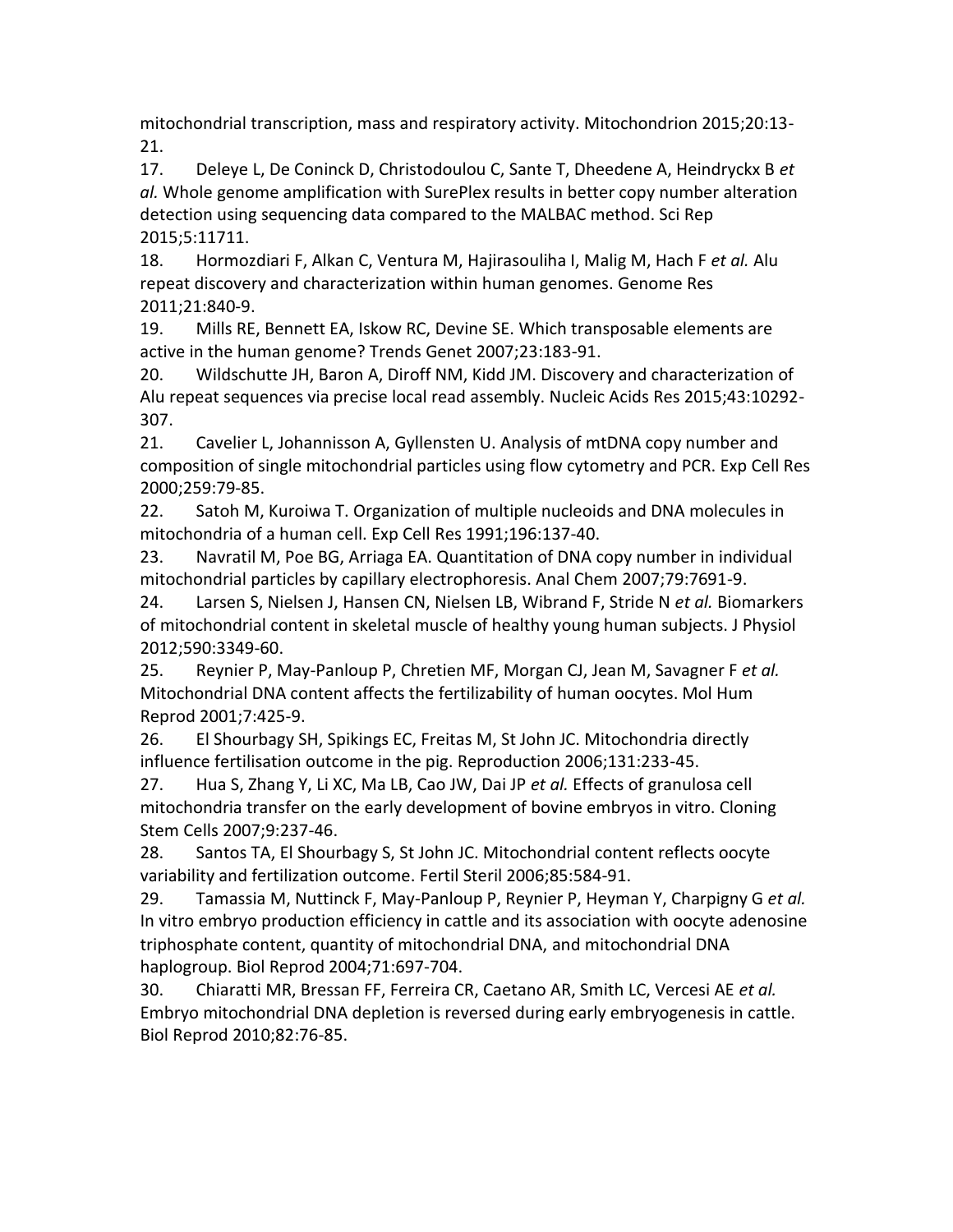#### **FIGURE LEGENDS**

**Figure 1**. mtDNA scores sorted by euploid and aneuploid blastocysts result in statistically insignificant differences. (**A**) Next Generation Sequencing (NGS) data. (**B**) Quantitative RT-PCR (qPCR) data probing for a locus in the CYTB mitochondrial gene analyzed by absolute quantitation. (**C**) qPCR data probing for a locus in the ND6 mitochondrial gene analyzed by relative quantitation. N. S. = not significant.

**Figure 2**. mtDNA scores of blastocysts sorted by maternal age at the time of oocyte retrieval. (**A**) NGS data sorted by two age groups (20-37 and 38-46) analyzing all embryos and euploids alone, indicating no relevant differences. (**B-C**) mtDNA scores derived by the two described alternative qPCR methods showing no significant differences. (**D-E**) NGS values sorted by individual age, evaluating all embryos and euploids alone. Insets show linear regression through the means, resulting in statistically insignificant P values. N. S. = not significant.

**Figure 3**. mtDNA scores and implantation potential of transferred euploid blastocysts. (**A**) NGS data from all transferred blastocysts shows no statistically significant difference. (**B**) Intra-cohort analysis for 24 patients with repeat transfers results in insignificant differences. (**C-D**) Statistically insignificant differences resulting from absolute and relative quantitation qPCR probing two different mitochondrial genes CYTB and ND6, respectively. Only one sample in the 'not implanted' group consistently shows an mtDNA score above a possible threshold across platforms. N. S. = not significant.